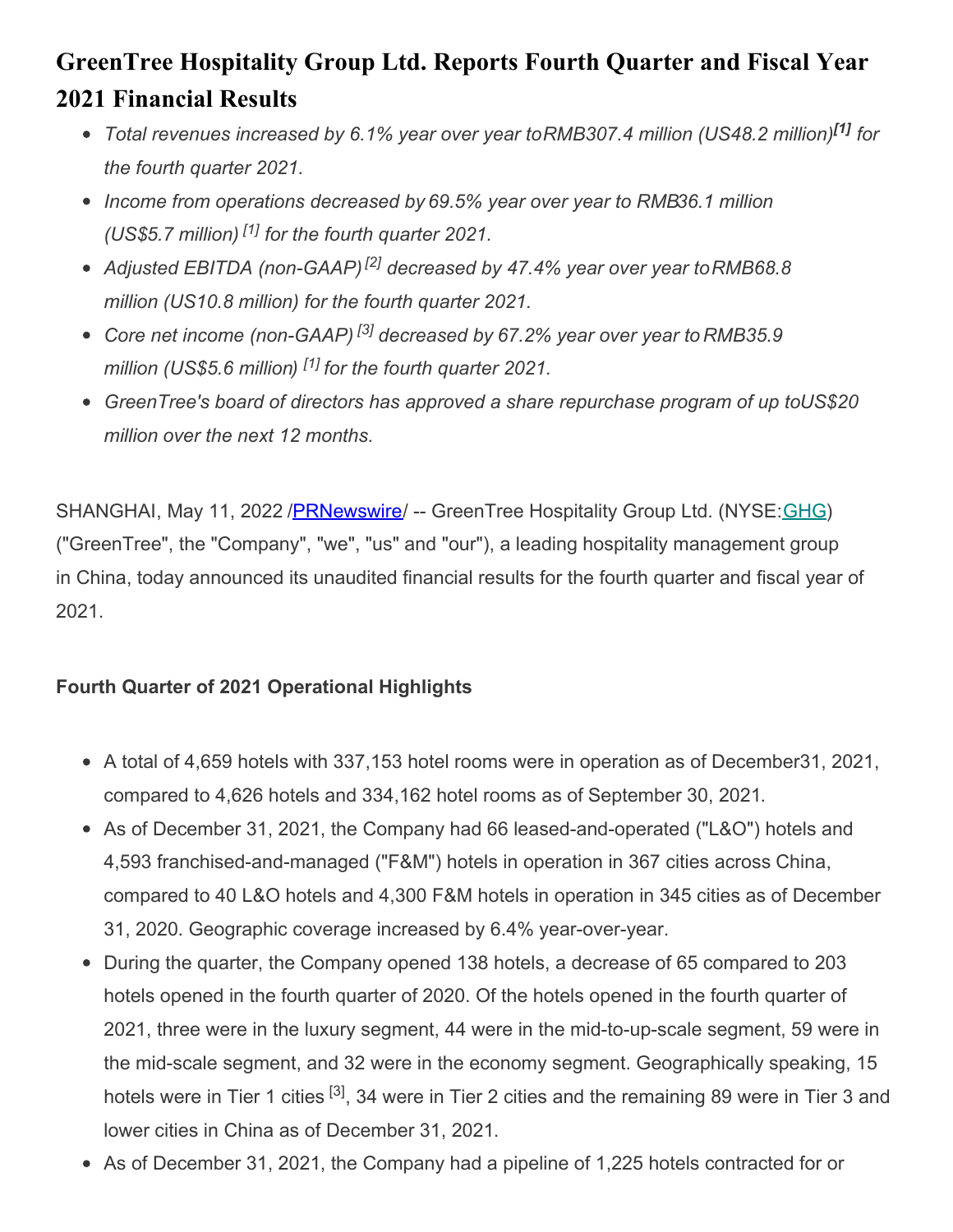under development, of which 57 hotels were in the luxury hotel segment, 347 were in the midto-up-scale segment, 478 were in the mid-scale segment, and 343 were in the economy segment.

- The average daily room rate, or ADR, for all hotels in operation wasRMB170, a 4.6% increase from RMB162 in the fourth quarter of 2020, and a 0.8% increase fromRMB168 in the fourth quarter of 2019, before the COVID-19 outbreak.
- The occupancy rate, or OCC, for all hotels in operation was 69.2%, a decrease of 7.5% compared with 76.7% in the fourth quarter of 2020, and a 7.2% decrease compared with 76.4% in the fourth quarter of 2019, before the COVID-19 outbreak.
- The revenue per available room, or RevPAR, which is calculated by multiplying our hotels' ADR by its occupancy rate, was RMB117, a 5.6% year-over-year decrease, and a 8.7% decrease compared with RMB129 in the fourth quarter of 2019, before the COVID-19 outbreak.
- As of December 31, 2021 the Company's loyalty program had over 69 million individual members and approximately 1,850,000 corporate members, compared to over 66 million individual members and approximately 1,810,000 corporate members, respectively, as of September 30, 2021. The Company sold approximately 91.0% of room nights directly during the fourth quarter of 2021.

### **2021 Full Year Operational Highlights**

- For the full year 2021, the Company opened 722 hotels, an increase of 34.2% comparing to 538 newly-opened hotels in the full year 2020. Of the hotels opened in 2021, 10 were in the luxury hotel segment, 189 were in the mid-to-up-scale segment, 415 were in the mid-scale segment, and 108 were in the economy segment. Geographically speaking, 46 hotels were in Tier 1 cities, 200 were in Tier 2 cities and the remaining 476 were in Tier 3 and other cities in China as of December 31, 2021. During 2021, the Company closed 403 hotels, and added a net of 319 hotels to its portfolio.
- The average daily room rate, or ADR, for all hotels in operation, wasRMB164 in the full year 2021, a 7.5% year-over-year increase.
- The occupancy rate, or OCC for all hotels in operation was 71.1% in the full year 2021, compared with 68.7% in the full year 2020.
- The revenue per available room, or RevPAR, which is calculated by multiplying our hotels' ADR by its occupancy rate, was RMB116 in the full year 2021, a 11.3% year-over-year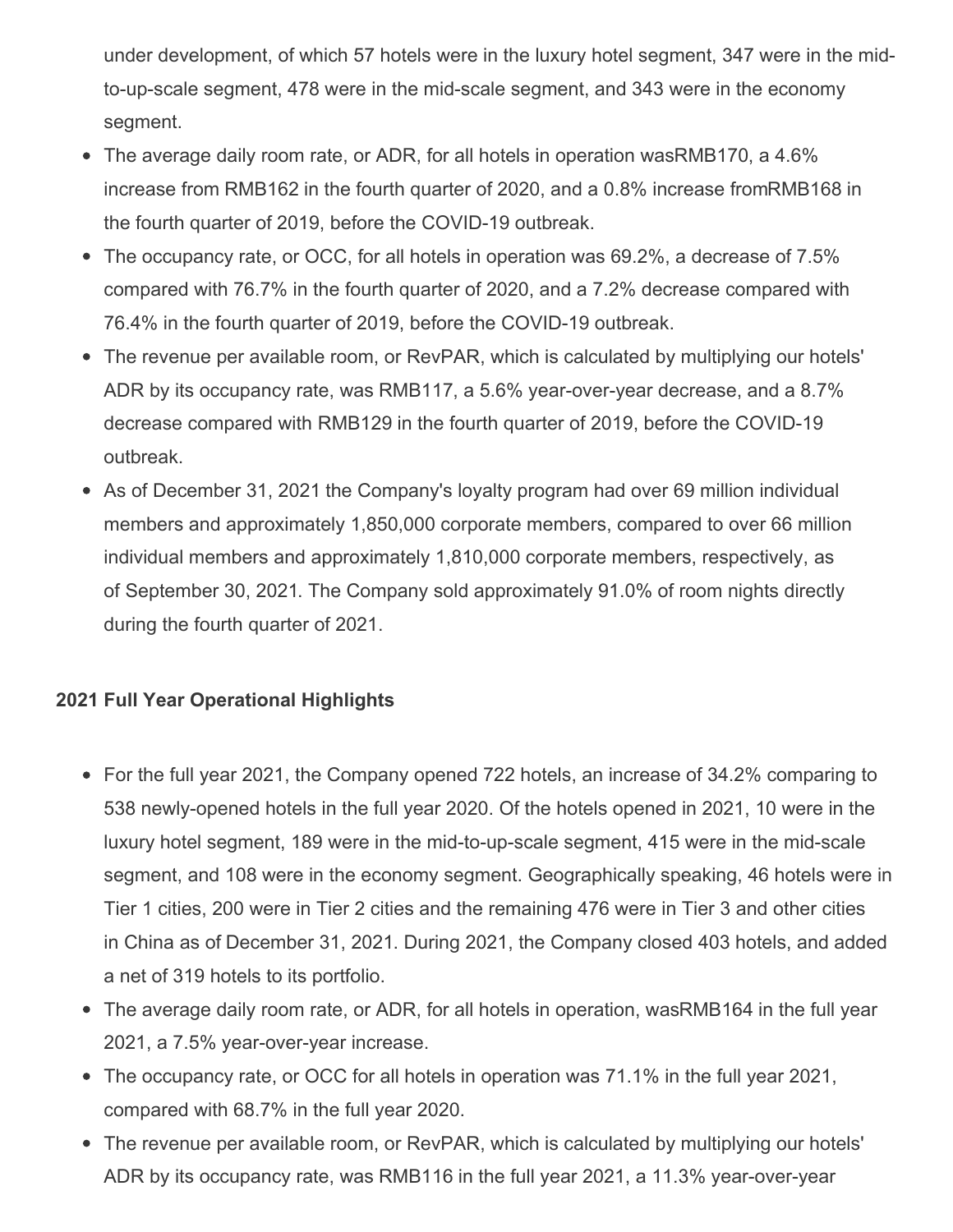increase.

"While addressing unprecedented challenges brought by the pandemic, we have continued to focus on the execution of our strategic growth plan for the long term," said Mr. Alex Xu, Chairman and Chief Executive Officer of GreenTree. "Thanks to the hard work and vigilance of our team, franchisees and partners to protect the health, safety and comfort of our customers, we delivered solid results during the fourth quarter of 2021, recovering 91.3% of our RevPAR in this quarter compared to the same period in 2019.

Several waves of COVID-19 infections in parts ofChina in the fourth quarter of 2021 dampened user demand for hotels stays overall. Despite the impact of COVID-19 in November, and thanks to our resilient business model, RevPAR for the quarter recovered to 91.3% of its level in the same period in 2019. This performance was better than our industry's average and gave momentum to our business. We also made progress in some of our new business models, such as E-sports hotels. As a result, E-sports hotels have performed better throughout the pandemic, bringing stable occupancy rates and profits to our franchisees and partners.

Going into 2022, we are pleased to see that our business has maintained better momentum than our industry in January and February, especially during Chinese New Year. However, additional COVID-19 outbreaks in March slowed down the pace of recovery in the domestic hospitality industry, especially in top-tier cities. March was negatively impacted by the resurgence of COVID-19 in many parts of China, particularly in Jilin Province, Guangdong Province and Shanghai. While the hotel industry as a whole has been hit hard and is under tremendous pressure, we have been strongly supported by the unwavering dedication of our staff and partners. Their dedication gives us confidence for the future, in our ability to continue to navigate uncertainty and to emerge from the pandemic stronger than ever."

#### **Fourth Quarter 2021 Financial Results**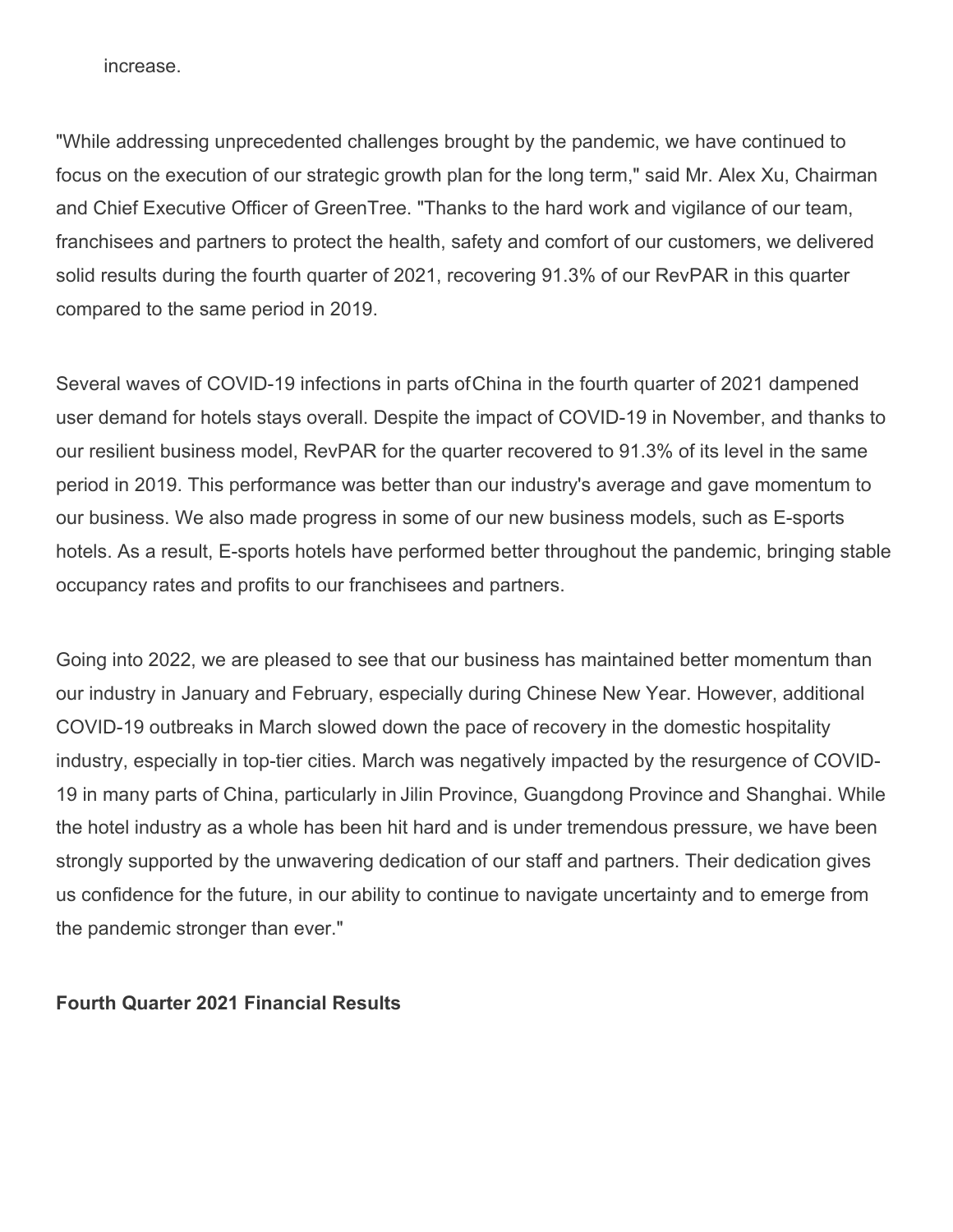|                               |                   | <b>Quarter Ended</b> |                   |
|-------------------------------|-------------------|----------------------|-------------------|
|                               | December 31, 2020 | December 31, 2021    | December 31, 2021 |
|                               | <b>RMB</b>        | <b>RMB</b>           | US\$              |
| <b>Revenues</b>               |                   |                      |                   |
| Leased-and-operated hotels    | 76,113,015        | 112,445,788          | 17,645,198        |
| Franchised-and-managed hotels | 207, 222, 721     | 184,749,925          | 28,991,295        |
| others                        | 6,420,830         | 10,236,732           | 1,606,366         |
| <b>Total revenues</b>         | 289,756,566       | 307,432,445          | 48,242,859        |
|                               |                   | <b>Year Ended</b>    |                   |
|                               | December 31, 2020 | December 31, 2021    | December 31, 2021 |
|                               | <b>RMB</b>        | <b>RMB</b>           | US\$              |
| <b>Revenues</b>               |                   |                      |                   |
| Leased-and-operated hotels    | 227,074,041       | 391,960,031          | 61,507,082        |
| Franchised-and-managed hotels | 677,480,818       | 774,359,348          | 121,513,879       |
| others                        | 25,455,237        | 39,826,579           | 6,249,660         |
| <b>Total revenues</b>         | 930,010,096       | 1,206,145,958        | 189,270,621       |

**Total revenues** for the fourth quarter of 2021 were RMB307.4 million (US\$48.2 million)<sup>[1]</sup>, a 6.1% year-over-year increase. The increase was primarily due to newly opened L&O and F&M hotels. Compared with the fourth quarter of 2019, before the COVID-19 outbreak, total revenues for the fourth quarter of 2021 increased by 6.2%. Total revenues for the full year 2021 were RMB1,206.1 million (US\$189.3 million)<sup>[1]</sup>, a 29.7% year-over-year increase.

**Total revenues from leased-and-operated hotels** for the fourth quarter of 2021 were RMB112.4 million (US\$17.6 million)<sup>[1]</sup>, a 47.7% year-over-year increase. The increase was primarily due to a 1.2% year-over-year increase in L&O hotels' RevPAR and revenues from the 29 L&O hotels opened since the beginning of 2021. This revenue increase was partially offset by the closure of three L&O hotels over the same period. Total revenues from L&O hotels for the full year 2021 were RMB392.0 million (US\$61.5 million)<sup>[1]</sup>, a 72.6% year-over-year increase.

**Total revenues from franchised-and-managed hotels** for the fourth quarter of 2021 were RMB184.7 million (US\$29.0 million)<sup>[1]</sup>, a 10.8% year-over-year decrease. Initial franchise fees for the fourth quarter of 2021 increased by 5.7% year-over-year, mainly attributable to the gross opening of 133 F&M hotels and the closure of 104 F&M hotels. Recurring franchisee management fees and others for the fourth quarter of 2021 decreased by 12.4% year-over-year, primarily due to a 5.8% decrease in RevPAR due to impact of COVID-19 and the fee waiver to franchisees of quarantined hotels and hotels whose RevPAR has been severely affected by the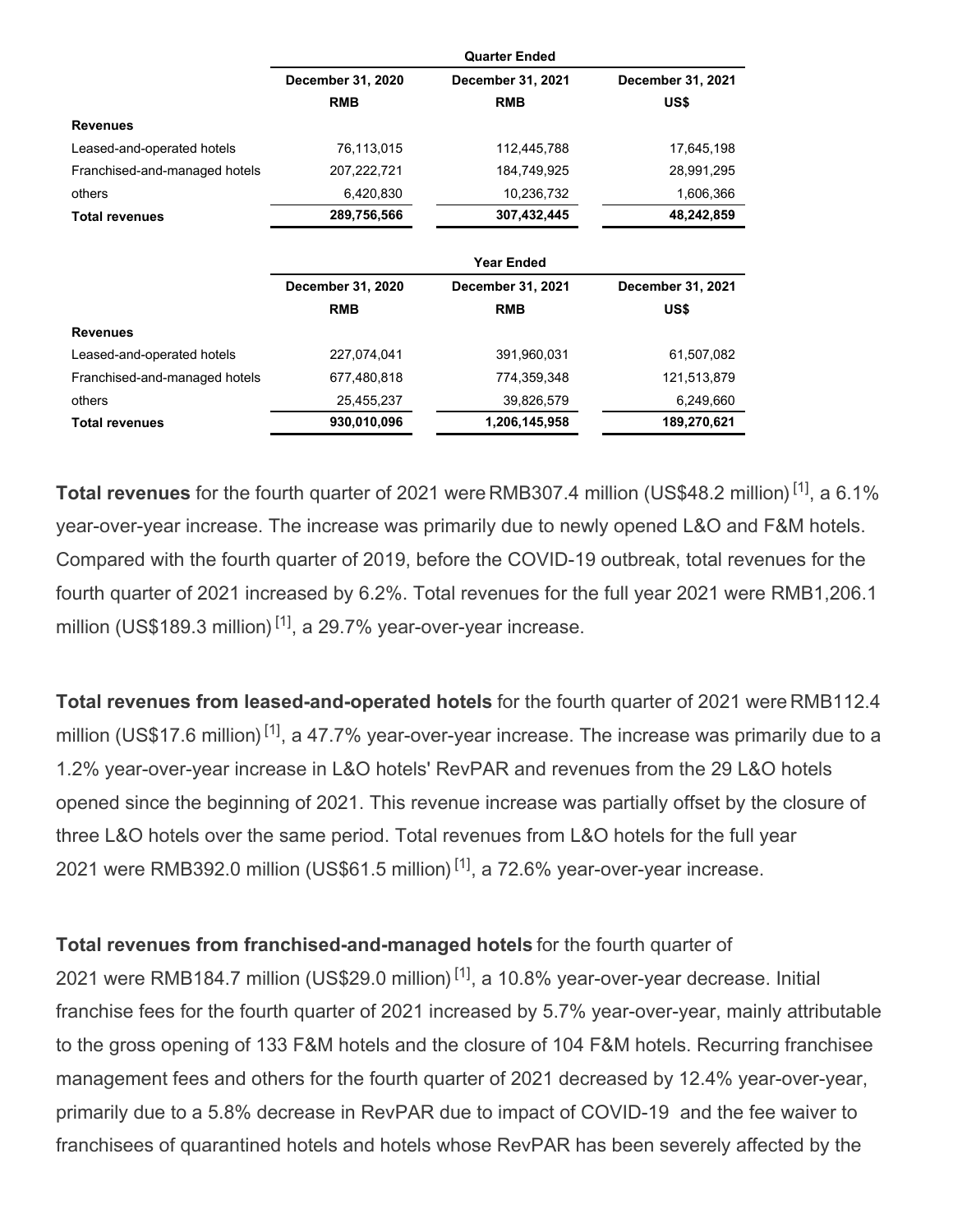pandemic. Total revenues from F&M hotels for the full year 2021 wereRMB774.4 million (US\$121.5 million)<sup>[1]</sup>, a 14.3% year-over-year increase.

|                                               | <b>Quarter Ended</b> |                   |                   |  |
|-----------------------------------------------|----------------------|-------------------|-------------------|--|
|                                               | December 31, 2020    | December 31, 2021 | December 31, 2021 |  |
|                                               | <b>RMB</b>           | <b>RMB</b>        | US\$              |  |
| Initial franchise fee                         | 18,065,889           | 19,091,150        | 2,995,818         |  |
| Recurring franchise management fee and others | 189,156,832          | 165,658,775       | 25,995,477        |  |
| Revenues from franchised-and-managed hotels   | 207,222,721          | 184,749,925       | 28,991,295        |  |

|                                               | <b>Year Ended</b>        |                   |                   |  |
|-----------------------------------------------|--------------------------|-------------------|-------------------|--|
|                                               | <b>December 31, 2020</b> | December 31, 2021 | December 31, 2021 |  |
|                                               | <b>RMB</b>               | <b>RMB</b>        | US\$              |  |
| Initial franchise fee                         | 61,051,369               | 76,263,574        | 11,967,419        |  |
| Recurring franchise management fee and others | 616,429,449              | 698,095,774       | 109,546,460       |  |
| Revenues from franchised-and-managed hotels   | 677,480,818              | 774,359,348       | 121,513,879       |  |

### **Total operating costs and expenses**

|                                     | <b>Quarter Ended</b>     |                   |                   |  |
|-------------------------------------|--------------------------|-------------------|-------------------|--|
|                                     | <b>December 31, 2020</b> | December 31, 2021 | December 31, 2021 |  |
|                                     | <b>RMB</b>               | <b>RMB</b>        | US\$              |  |
| Operating costs and expenses        |                          |                   |                   |  |
| Hotel operating costs               | 99,817,161               | 191,912,281       | 30,115,225        |  |
| Selling and marketing expenses      | 24,232,688               | 10,649,862        | 1,671,196         |  |
| General and administrative expenses | 50,885,097               | 72,474,197        | 11,372,783        |  |
| Other operating expenses            | 98,341                   | 30,485            | 4,783             |  |
| 3Total operating costs and expenses | 175,033,287              | 275,066,825       | 43,163,987        |  |

|                                     | <b>Year Ended</b> |                   |                   |  |  |
|-------------------------------------|-------------------|-------------------|-------------------|--|--|
|                                     | December 31, 2020 | December 31, 2021 | December 31, 2021 |  |  |
|                                     | <b>RMB</b>        | <b>RMB</b>        | US\$              |  |  |
| Operating costs and expenses        |                   |                   |                   |  |  |
| Hotel operating costs               | 392.522.306       | 651.376.905       | 102,215,250       |  |  |
| Selling and marketing expenses      | 75,347,166        | 66,921,718        | 10,501,478        |  |  |
| General and administrative expenses | 172,557,554       | 268,252,836       | 42,094,724        |  |  |
| Other operating expenses            | 1,731,405         | 4,937,625         | 774,821           |  |  |
| Total operating costs and expenses  | 642,158,431       | 991,489,084       | 155,586,273       |  |  |

Hotel operating costs for the fourth quarter of 2021 were RMB191.9 million (US\$30.1 million)<sup>[1]</sup>, a 92.3% year-over-year increase. The increase was mainly attributable to the opening of 29 L&O hotels since the beginning of 2021, which resulted in higher rents, higher utilities and consumables, higher staff headcount and compensation expenses, higher depreciation and amortization, and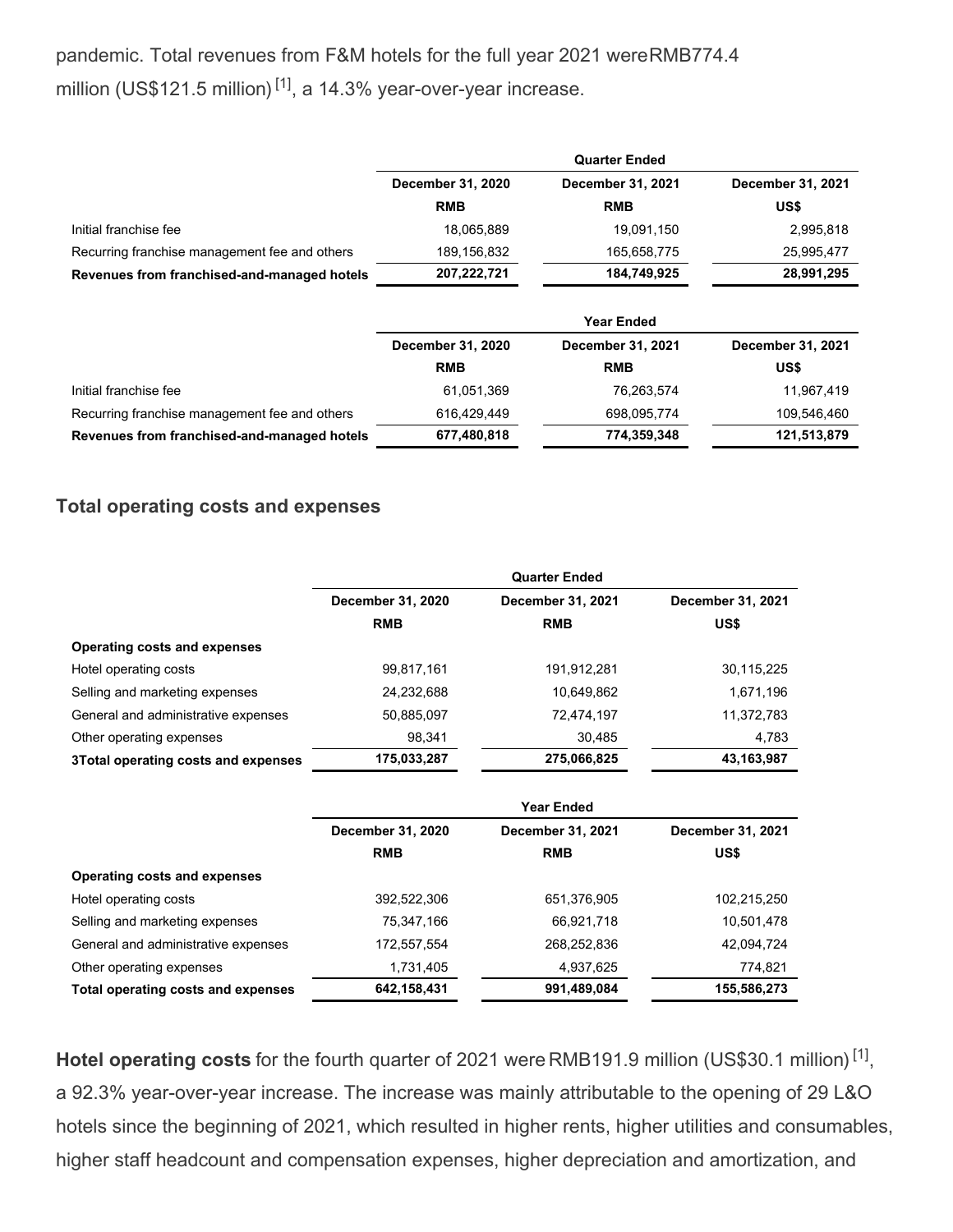higher ramp up costs. Excluding the impact from newly-opened L&O hotels in 2021, hotel operating costs for the fourth quarter of 2021 increased 19.7%. Hotel operating costs for the full year 2021 were RMB651.4 million (US\$102.2 million)<sup>[1]</sup>, a 65.9% year-over-year increase.

|                                                            |              | <b>Quarter Ended</b> |              |
|------------------------------------------------------------|--------------|----------------------|--------------|
|                                                            | December 31, | December 31,         | December 31, |
|                                                            | 2020         | 2021                 | 2021         |
|                                                            | <b>RMB</b>   | <b>RMB</b>           | US\$         |
| Rental                                                     | 28,196,927   | 63,622,588           | 9,983,772    |
| <b>Utilities</b>                                           | 4,113,416    | 6,306,575            | 989,639      |
| Personnel cost                                             | 10,034,679   | 29,867,603           | 4,686,879    |
| Depreciation and amortization                              | 13,450,611   | 29,110,325           | 4,568,045    |
| Consumable, food and beverage                              | 11,584,105   | 20,471,596           | 3,212,440    |
| Costs of general managers of franchised-and-managed hotels | 26,088,907   | 29,807,622           | 4,677,466    |
| Other costs of franchised-and-managed hotels               | 5,132,814    | 6,004,107            | 942,175      |
| <b>Others</b>                                              | 1,215,702    | 6,721,865            | 1,054,809    |
| <b>Hotel Operating Costs</b>                               | 99,817,161   | 191,912,281          | 30,115,225   |
|                                                            |              |                      |              |

|                                                            | <b>Year Ended</b> |              |              |  |
|------------------------------------------------------------|-------------------|--------------|--------------|--|
|                                                            | December 31,      | December 31, | December 31, |  |
|                                                            | 2020              | 2021         | 2021         |  |
|                                                            | <b>RMB</b>        | <b>RMB</b>   | US\$         |  |
| Rental                                                     | 118,295,183       | 235,568,383  | 36,965,820   |  |
| <b>Utilities</b>                                           | 15,372,385        | 25,782,913   | 4,045,902    |  |
| Personnel cost                                             | 41,330,758        | 82,114,394   | 12,885,540   |  |
| Depreciation and amortization                              | 50,324,493        | 80,575,644   | 12,644,077   |  |
| Consumable, food and beverage                              | 43,257,796        | 69,495,702   | 10,905,392   |  |
| Costs of general managers of franchised-and-managed hotels | 91.664.745        | 114.779.305  | 18,011,378   |  |
| Other costs of franchised-and-managed hotels               | 22,985,917        | 26,123,578   | 4,099,359    |  |
| <b>Others</b>                                              | 9,291,029         | 16,936,986   | 2,657,782    |  |
| <b>Hotel Operating Costs</b>                               | 392,522,306       | 651,376,905  | 102,215,250  |  |

**Selling and marketing expenses**for the fourth quarter of 2021 wereRMB10.6 million (US\$1.7 million) <sup>[1]</sup>, a 56.1% year-over-year decrease. The decrease was mainly attributable to lower advertising expenses. Selling and marketing expenses for the full year 2021 were RMB66.9 million (US\$10.5 million) $^{[1]}$ , a 11.2% year-over-year decrease.

**General and administrative expenses** for the fourth quarter of 2021 were RMB72.5 million (US\$11.4 million)<sup>[1]</sup>, a 42.4% year-over-year increase. The increase was mainly attributable to the opening of 29 L&O hotels since the beginning of 2021, increased one-time consulting fees for capital markets advice and increased bad debts during 2021. Excluding the impact from newlyopened L&O hotels and one-time consulting fees, general and administrative expenses for the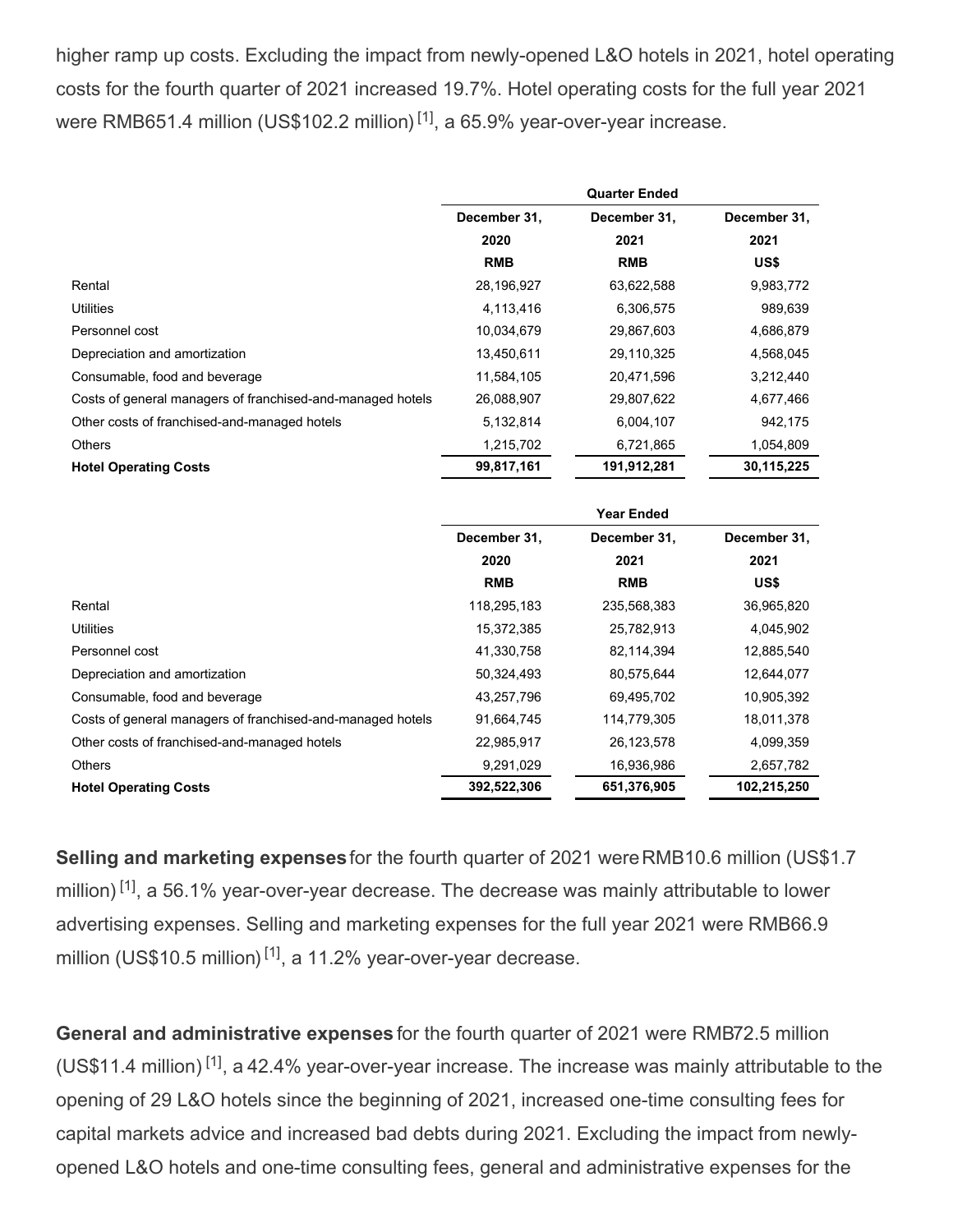fourth quarter of 2021 increased by 19.9%. General and administrative expenses for the full year 2021 were RMB268.3 million (US\$42.1 million)  $^{[1]}$ , a 55.5% year-over-year decrease.

Gross profit for the fourth quarter of 2021 was RMB115.5 million (US\$18.1 million)<sup>[1]</sup>, a year-overyear decrease of 39.2%. Gross margin for the fourth quarter of 2021 was 37.6%, compared to 65.6% a year ago. The decrease was primarily due to the operating loss recorded by newlyopened L&O hotels during their ramp-up period. Gross profit for the full year 2021 was RMB554.8 million (US\$87.1 million) <sup>[1]</sup>, a 3.2% year-over-year increase.

**Income from operations** for the fourth quarter of 2021 was RMB36.1 million (US\$5.7 million) <sup>[1]</sup>, a year-over-year decrease of 69.5%, with a margin of 11.8%. The decrease was mainly due to the operating loss recorded by newly-opened L&O hotels during their ramp-up period. Income from operations for the full year 2021 was RMB241.7 million (US\$37.9 million)  $[1]$ , a year-over-year decrease of 24.3%.

Net income for the fourth quarter of 2021 was RMB28.6 million (US\$4.5 million) <sup>[1]</sup>, compared to RMB79.5 million in the fourth quarter of 2020 and net margin was 9.3%. The year-over-year decrease was mainly attributable to the operating loss recorded by newly-opened L&O hotels during their ramp-up period. Net income for the full year 2021 was RMB207.8 million(US\$32.6 million) <sup>[1]</sup>, a year-over-year decrease of 15.1%.

Adjusted EBITDA (non-GAAP)<sup>[2]</sup> for the fourth quarter of 2021 was RMB68.8 million (US\$10.8 million)<sup>[1]</sup>, a year-over-year decrease of  $47.4\%$ . Adjusted EBITDA margin, defined as adjusted EBITDA (non-GAAP) as a percentage of total revenues, for the fourth quarter of 2021 was 22.4%, compared to 45.1% a year ago. Excluding the impact of newly-opened hotels, adjusted EBITDA (non-GAAP) for the fourth quarter of 2021 was RMB105.0 million, with a margin of 40.2%. Adjusted EBITDA (non-GAAP) for the full year 2021 wasRMB317.7 million (US\$49.9 million)  $^{[1]}$ , a year-over-year decrease of 10.6%.

**Core net income (non-GAAP)** for the fourth quarter of 2021 was RMB35.9 million (US\$5.6 million)<sup>[1]</sup>, a year-over-year decrease of  $67.2\%$ . The core net margin, defined as core net income (non-GAAP) as a percentage of total revenues, for the fourth quarter of 2021 was 11.7%, compared to 37.7% one year ago. Core net income (non-GAAP) for the full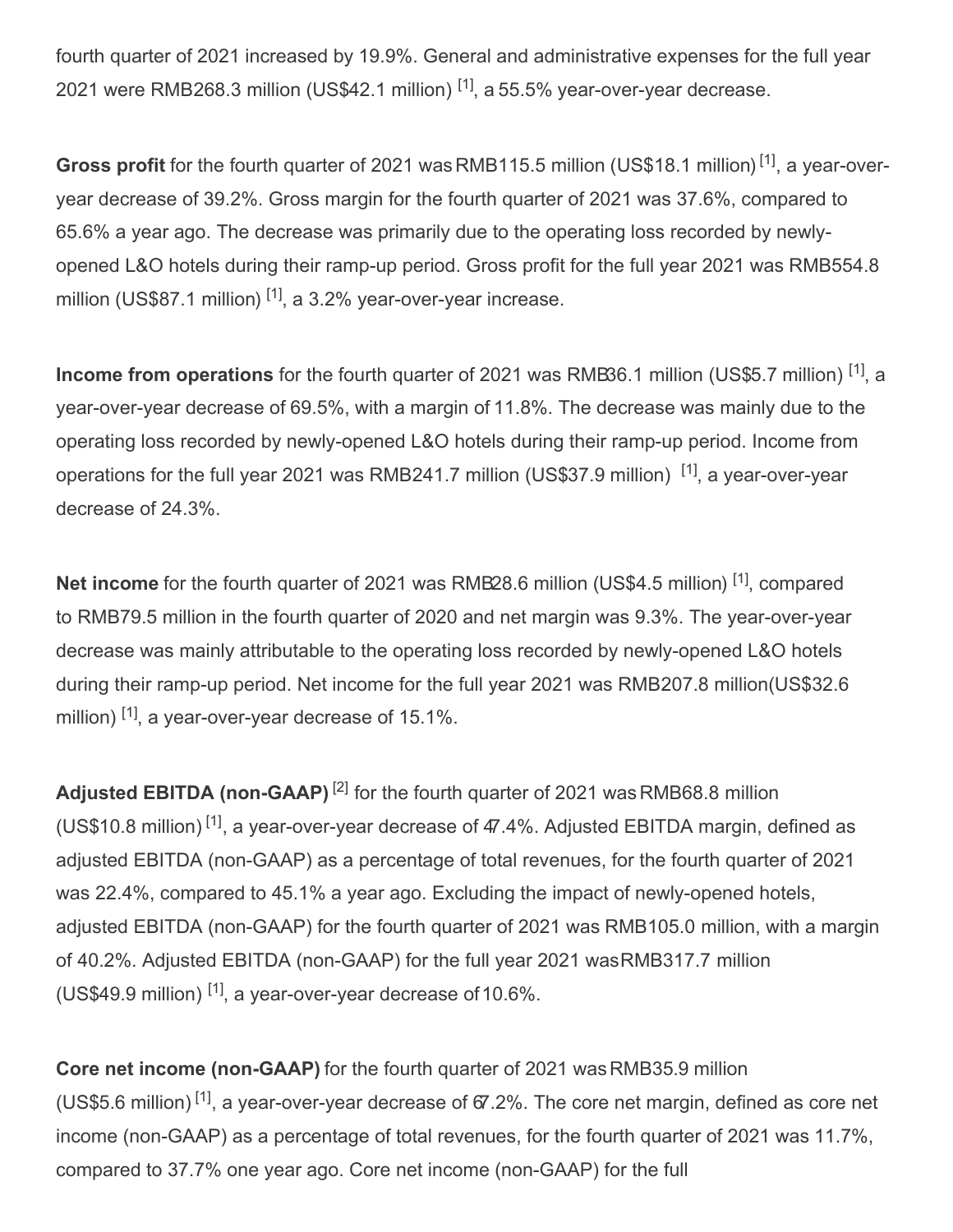**Earnings per ADS (basic and diluted) for the fourth quarter of 2021 were RMB0.25 (US\$0.04) [1],** down from RMB0.83 one year ago. Core net income per ADS (basic and diluted) (non-GAAP) for the fourth quarter of 2021 was RMB0.35 (US\$0.05)<sup>[1]</sup>, down from RMB1.06 a year ago. Earnings per ADS (basic and diluted) for the full year 2021 was RMB2.05 (US\$0.32)  $^{[1]}$  down from RMB2.54 one year ago. Core net income per ADS (basic and diluted) (non-GAAP) was RMB1.98 (US\$0.31)  $^{[1]}$  for the full year 2021, a decrease fromRMB2.81 a year ago.

**Cash flow** Operating cash inflow for the fourth quarter of 2021 was RMB201.3 million (US\$31.6 million)<sup>[1]</sup> as a result of income from operations. Investing cash outflow for the fourth quarter of 2021 was RMB256.4 million (US\$40.2 million)<sup>[1]</sup>, which was primarily attributable to purchases of short-term investment, investments and deposits for property and equipment, and loans to franchisees. The investing cash outflow was partially offset by proceeds from short-term investments. Financing cash inflow for the fourth quarter of 2021 was RMB154.2 million (US\$24.2 million), mainly attributable to dividends distributed by the end of the year 2021. Operating cash inflow for the full year 2021 was RMB361.0 million (US\$56.6 million)  $^{[1]}$ . Investing cash outflow for the full year 2021 was RMB928.4 million (US\$145.7 million)  $^{[1]}$ . Financing cash inflow for the full year 2021 was RMB255.6 million (US\$40.1 million)  $^{[1]}$ .

**Cash and cash equivalents, restricted cash, short-term investments, investments in equity securities and time deposit.** As of December 31 , 2021, the Company had total cash and cash equivalents, restricted cash, short term investments, investments in equity securities and time deposits of RMB1,235.9 million (US\$193.9 million)  $^{[1]}$ , compared to RMB1,192.1 million as of September 30, 2021. The increase from the prior quarter was primarily attributable to cash from operating activities and drawing down of bank facilities but offset by dividend distribution to our shareholders, acquisition costs of our L&O hotels and changes in fair value of equity securities.

#### **COVID-19 Update**

Despite the resurgence of COVID-19 in the fourth quarter of 2021, we delivered solid results, with RevPAR recovering to 91.3% of its level in the same period in 2019. At the end of December 2021, our RevPAR had bounced back to almost 100% of its level in the fourth quarter of 2019 (the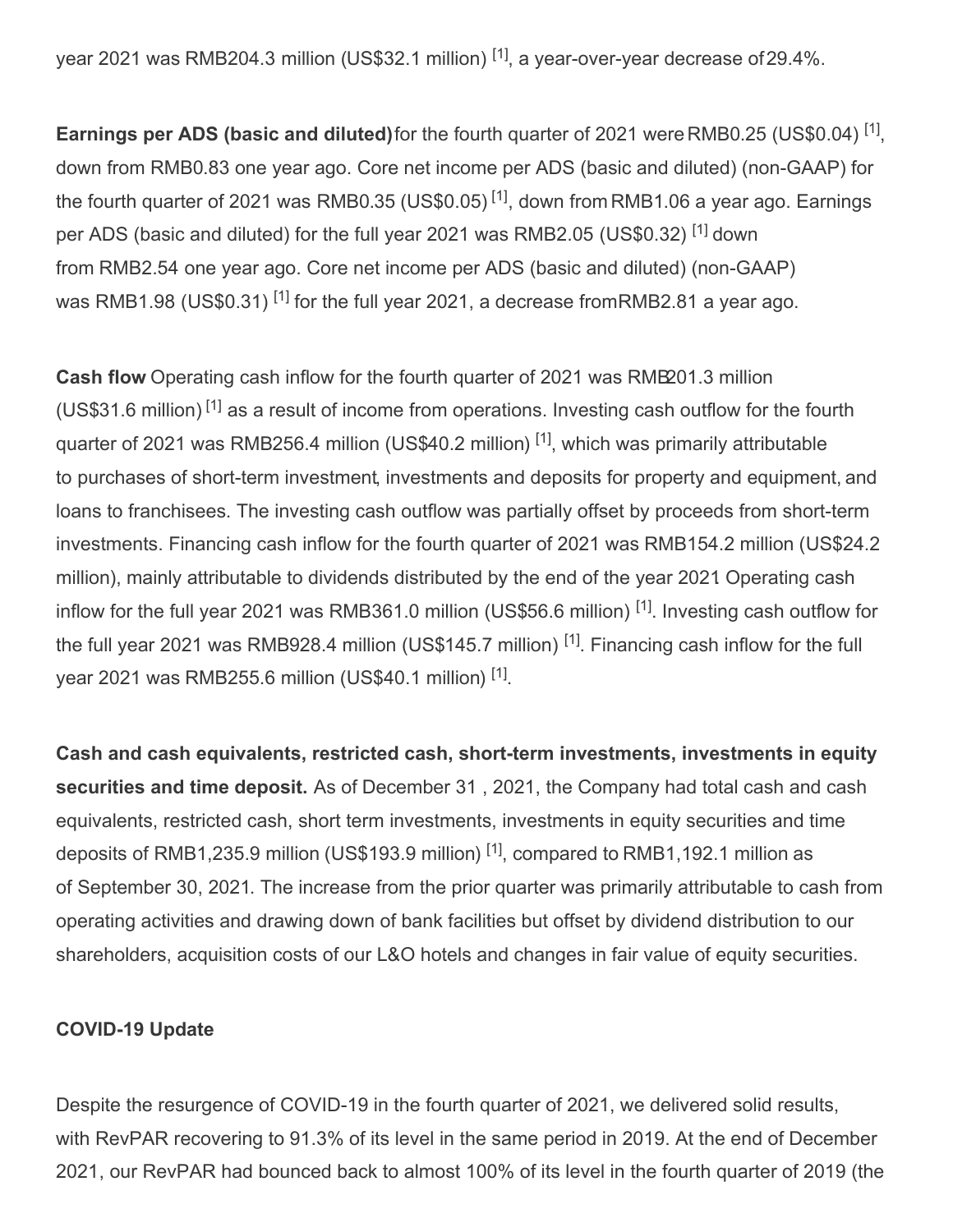"4Q2019 Level"). With the resurgence of COVID-19 nationwide, our RevPAR fell to around 81.3% of the 4Q2019 Level in the first week of November 2021, but gradually recovered to 98.5% of the 4Q2019 Level in the last week of December 2021. In early 2022, hotels braced for a rush of guests during the Chinese New Year due to family reunions and anticipated recovery in domestic tourism, leading to a boom for the hospitality industry. In the first quarter of 2022, the Company's RevPAR temporarily reached 88% of its level in the first quarter of 2019. However, the reintroduction of travel restrictions due to increased omicron variant cases led to a decline in RevPAR.

At the beginning of 2022, another round of COVID outbreaks in March and April led to some restrictions in major cities being locked down, and millions of residents confined at home, slowing down the recovery pace of the domestic hospitality industry, especially in top-tier cities. Outbreaks in Jilin Province, Guangdong Province and Shanghai in March led to a drop in our RevPARof the first week of May to only 56.0% of its level at the same time in 2019. A certain number of our hotels participate in domestic quarantine programs. We help local governments implement quarantine policies, help our guests isolate safely, and help our franchisees stabilize their income. We believe our hotels' participation can help them stay competitive in the industry. While China's domestic market remains under pressure due to a new wave of infections and the rapid increase in omicron cases, we believe we can continue to outperform the industry across business lines.

#### **Guidance**

Assuming the recent resurgences of COVID-19 remain under control inChina and the market will recover in the third quarter and fourth quarter, the Company expects an increase in total revenues of up to 5% for the full year 2022, compared to 2021.

The guidance set forth above reflects the Company's current and preliminary views based on its recovery and may not be indicative of the final financial results for any future interim period and/or the full year ending December 31, 2022.

#### **Share Repurchase Program**

The Company today also announced that its board of directors has authorized a share repurchase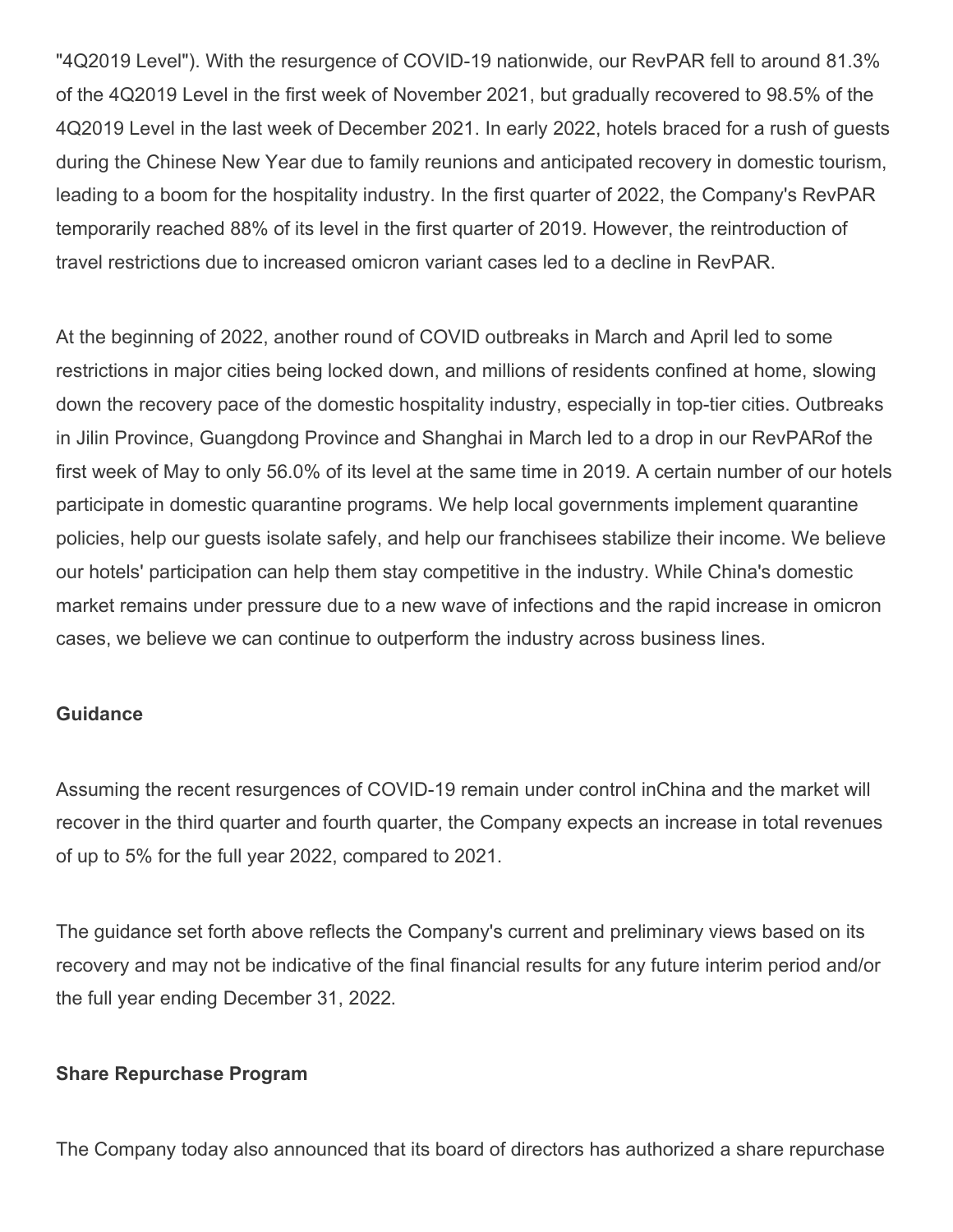program under which the Company may repurchase up to US\$20 million worth of its outstanding (i) American depositary shares ("ADSs"), each representing one Class A ordinary share, and/or (ii) Class A ordinary shares over the next 12 months.

Under the share repurchase program, the Company may repurchase its ADSs from time to time through open market transactions at prevailing market prices, privately negotiated transactions, block trades or any combination thereof. The Company will also effect repurchase transactions in compliance with Rule 10b5-1 and/or Rule 10b-18 under the Securities Exchange Act of 1934, as amended, and its insider trading policy, as applicable. The number of ADSs repurchased and the timing of repurchases will depend on a number of factors, including, but not limited to, price, trading volume and general market conditions, along with the Company's working capital requirements and general business conditions. The Company's board of directors will review the share repurchase program periodically, and may authorize adjustment of its terms and size. The Company plans to fund the repurchases from its existing cash balance and does not expect the repurchase program to adversely affect its existing growth plan and strategies.

### **Conference Call**

GreenTree's management will hold an earnings conference call at8:00 PM U.S. Eastern Time on May 11, 2022, (9:00 AM Beijing/Hong Kong Time on May12, 2022).

Dial-in numbers for the live conference call are as follows:

International 1-412-902-4272 Mainland China 4001-201-203 US 1-888-346-8982 Hong Kong 800-905-945 or 852-3018-4992 Singapore 800-120-6157

Participants should ask to join the GreenTree call, please dial in approximately 10 minutes before the scheduled time of the call.

A telephone replay of the conference call will be available after the conclusion of the live conference call until May, 2022.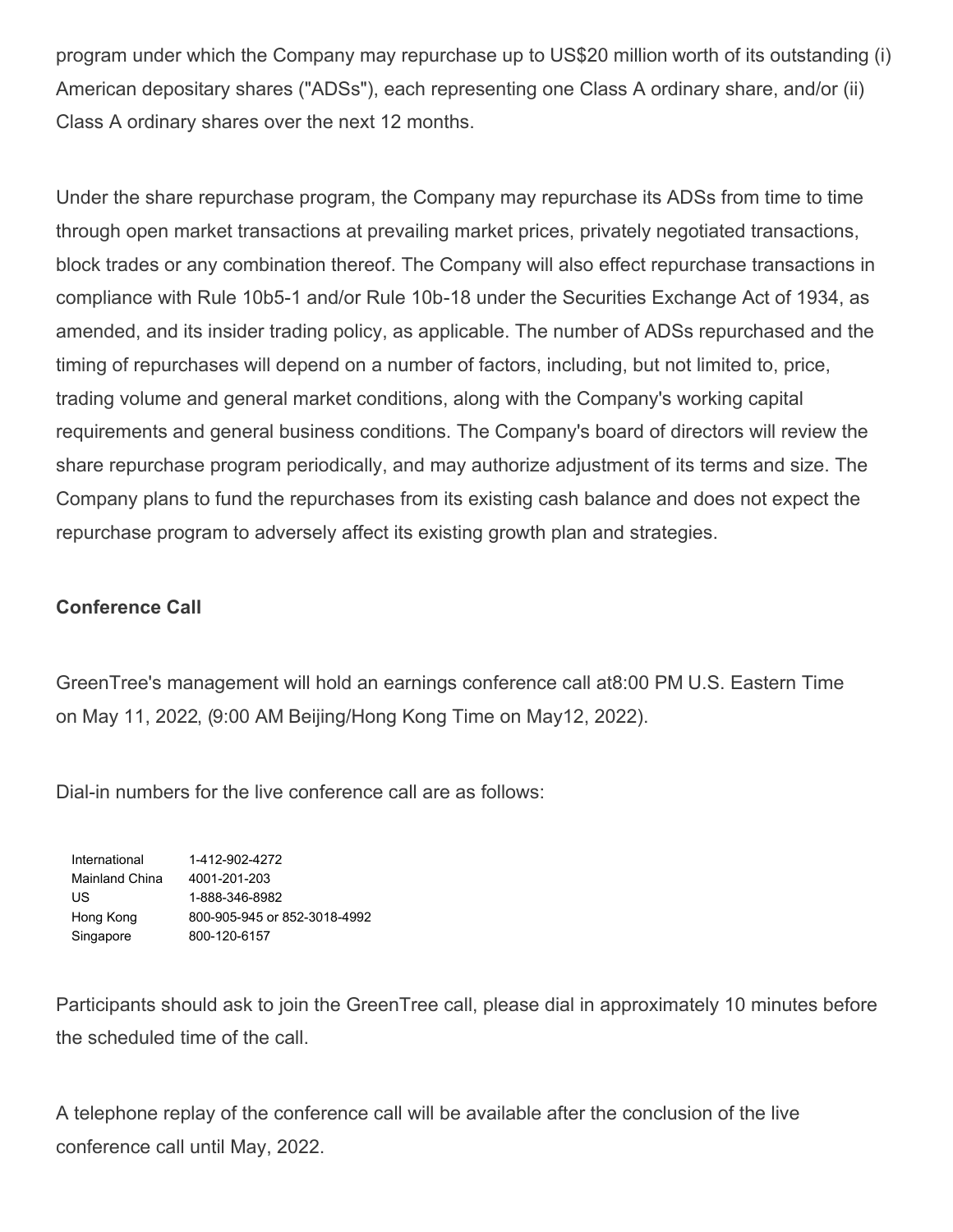Dial-in numbers for the replay are as follows:

International Dial-in 1-412-317-0088 U.S. Toll Free 1-877-344-7529 Canada Toll Free 855-669-9658 Passcode: 6891497

Additionally, a live and archived webcast of this conference call will be available at [http://ir.998.com](http://ir.998.com/).

#### **Use of Non-GAAP Financial Measures**

We believe that Adjusted EBITDA and core net income, as we present it, is a useful financial metric to assess our operating and financial performance before the impact of investing and financing transactions, income taxes and certain non-core and non-recurring items in our financial statements.

The presentation of Adjusted EBITDA and core net income should not be construed as an indication that our future results will be unaffected by other charges and gains we consider to be outside the ordinary course of our business.

The use of Adjusted EBITDA and core net income has certain limitations because it does not reflect all items of income and expenses that affect our operations. Items excluded from Adjusted EBITDA and core net income are significant components in understanding and assessing our operating and financial performance. Depreciation and amortization expense for various long-term assets, income tax and share-based compensation have been and will be incurred and are not reflected in the presentation of Adjusted EBITDA. Each of these items should also be considered in the overall evaluation of our results. Additionally, Adjusted EBITDA and core net income does not consider capital expenditures and other investing activities and should not be considered as a measure of our liquidity. We compensate for these limitations by providing the relevant disclosure of our depreciation and amortization, interest expense/income, gains/losses from investments in equity securities, income tax expenses, share-based compensation, share of loss in equity investees, government subsidies and other relevant items both in our reconciliations to the corresponding U.S. GAAP financial measures and in our consolidated financial statements, all of which should be considered when evaluating our performance.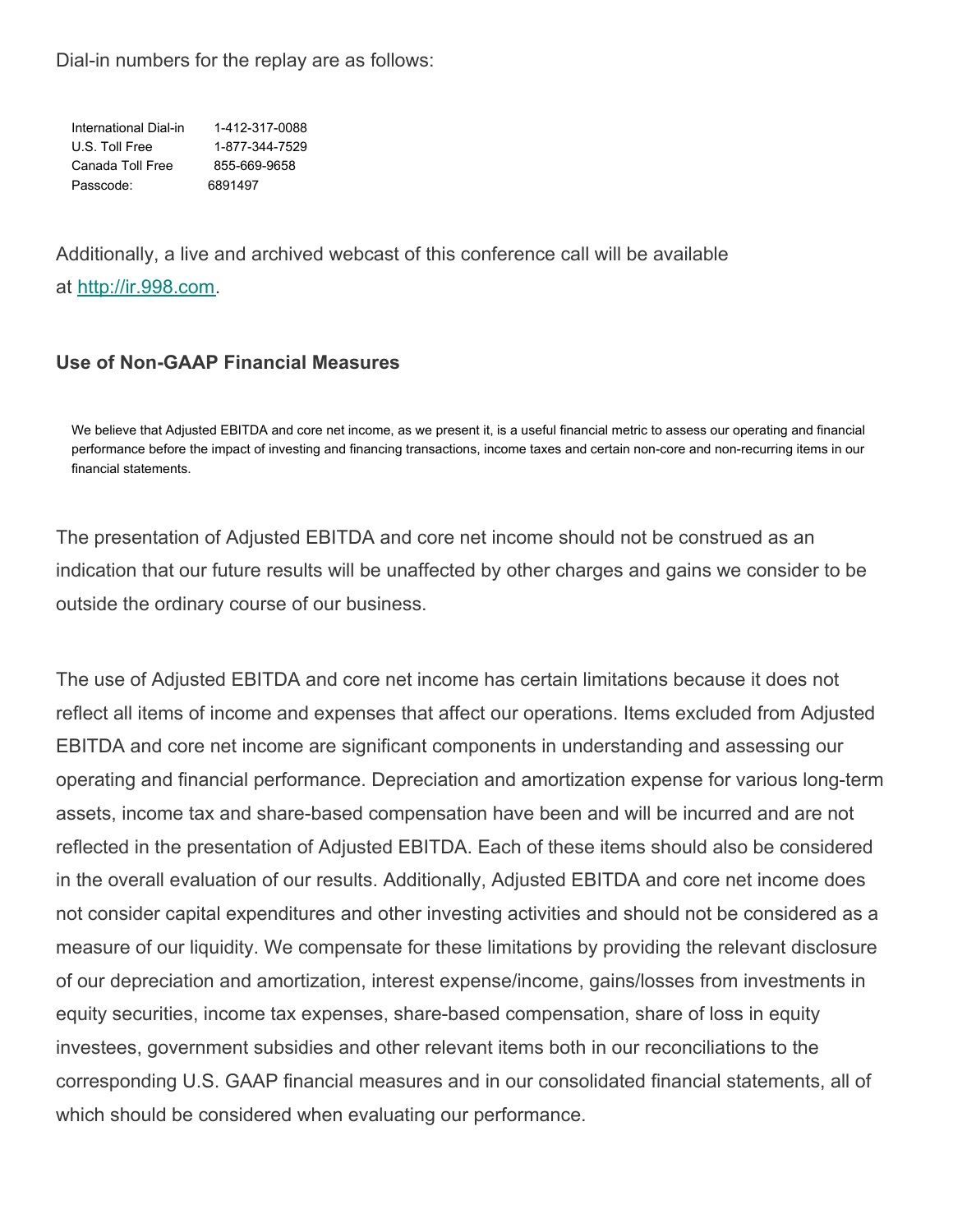The term Adjusted EBITDA and core net income is not defined under U.S. GAAP, and Adjusted EBITDA and core net income is not a measure of net income, operating income, operating performance or liquidity presented in accordance with U.S. GAAP. When assessing our operating and financial performance, you should not consider this data in isolation or as a substitute for our net income, operating income or any other operating performance measure that is calculated in accordance with U.S. GAAP. In addition, our Adjusted EBITDA and core net income may not be comparable to Adjusted EBITDA and core net income or similarly titled measures utilized by other companies since such other companies may not calculate Adjusted EBITDA and core net income in the same manner as we do.

Reconciliations of the Company's non-GAAP financial measures, including Adjusted EBITDA and core net income, to the consolidated statement of operations information are included at the end of this press release.

### **About GreenTree Hospitality Group Ltd.**

GreenTree Hospitality Group Ltd. ("GreenTree" or the "Company") (NYSE: GHG) is a leading hospitality management group in China. As of December 31 2021, GreenTree had a total number of 4,659 hotels. In 2020, HOTELS magazine ranked GreenTree Top 12 Ranking among 225 largest global hotel groups in terms of number of hotels in its annual HOTELS' 225. GreenTree was also the fourth largest hospitality company in China in 2020 based on the statistics issued by the China Hospitality Association.

GreenTree has a broad portfolio of diverse brands spanning from the economy to mid-scale, upscale and luxury segments of the hospitality industry mainly in China. Through its strong membership base, expansive booking network, superior system management with moderate charges, and fully supported by its operating departments including Decoration, Engineering, Purchasing, Operation, IT and Finance, GreenTree aims to keep closer relationships with all of its clients and partners by providing a diverse brand portfolio that features comfort, style and value.

For more information on GreenTree, please visit[http://ir.998.com](http://ir.998.com/)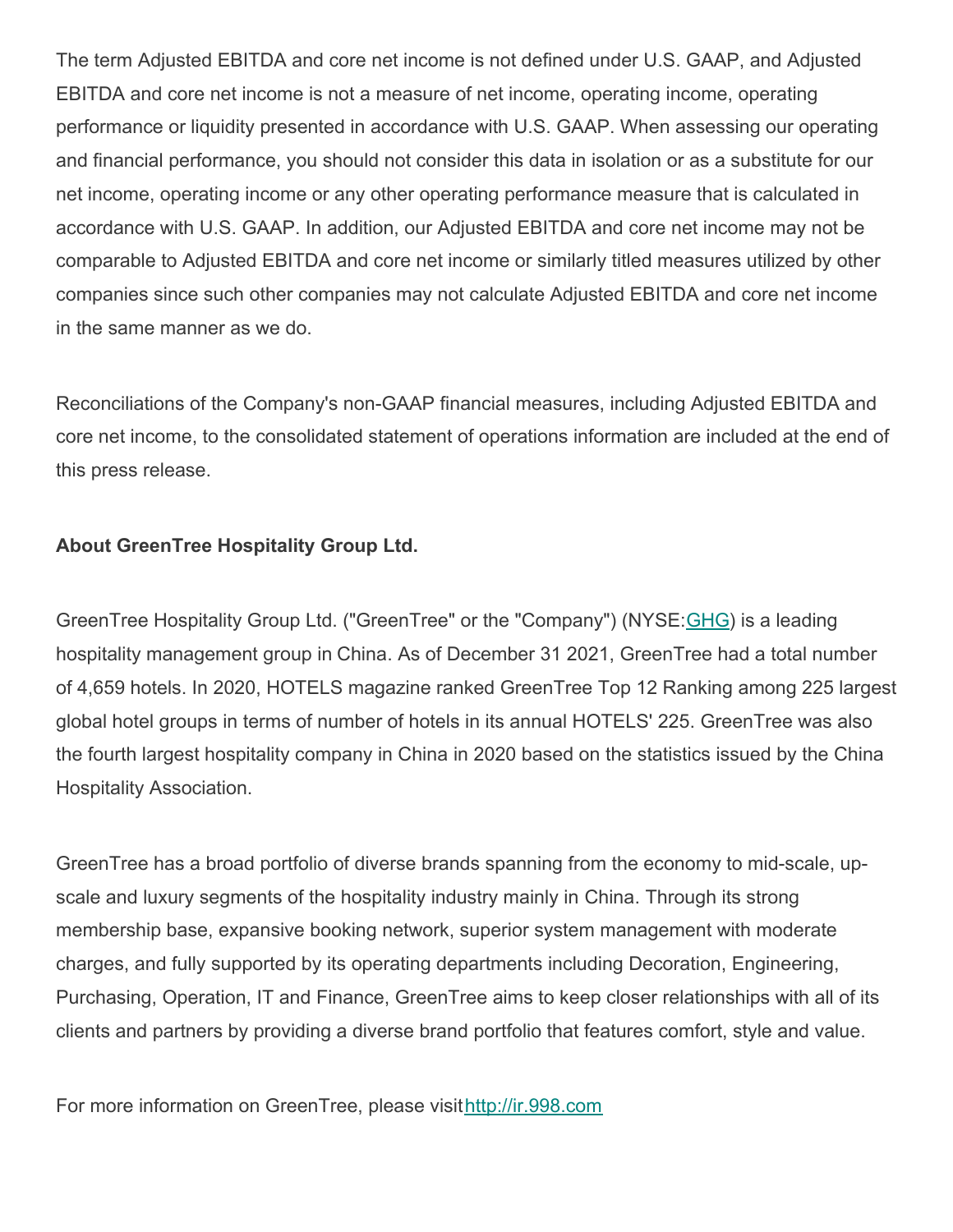#### **Safe Harbor Statements**

This press release contains forward-looking statements made under the "safe harbor" provisions of Section 21E of the Securities Exchange Act of 1934, as amended, and the U.S. Private Securities Litigation Reform Act of 1995. In some cases, these forward-looking statements can be identified by words or phrases such as "may," "will," "expect," "anticipate," "aim," "estimate," "intend," "plan," "believe," "potential," "continue," "is/are likely to," "confident," "future," or other similar expressions. GreenTree may also make written or oral forward-looking statements in its reports filed with or furnished to the U.S. Securities and Exchange Commission, in its annual report to shareholders, in press releases and other written materials and in oral statements made by its officers, directors or employees to third parties. Any statements that are not historical facts, including statements about or based on GreenTree's current beliefs, expectations, assumptions, estimates and projections about us and our industry, are forward-looking statements that involve known and unknown factors, risks and uncertainties that may cause our actual results, performance or achievements to be materially different from those expressed or implied by the forward-looking statements. Such factors and risks include, but not limited to the following: GreenTree's goals and growth strategies; its future business development, financial condition and results of operations; trends in the hospitality industry in China and globally; competition in our industry; fluctuations in general economic and business conditions in China and other regions where we operate; the regulatory environment in which we and our franchisees operate; and assumptions underlying or related to any of the foregoing. You should not place undue reliance on these forward-looking statements. Further information regarding these and other risks, uncertainties or factors is included in the Company's filings with the U.S. Securities and Exchange Commission. All information provided, including the forward-looking statements made, in this press release are current as of the date of the press release. Except as required by law, GreenTree undertakes no obligation to update any such information or forward-looking statements to reflect events or circumstances after the date on which the information is provided or statements are made, or to reflect the occurrence of unanticipated events.

### **Financial Tables and Operational Data Follow**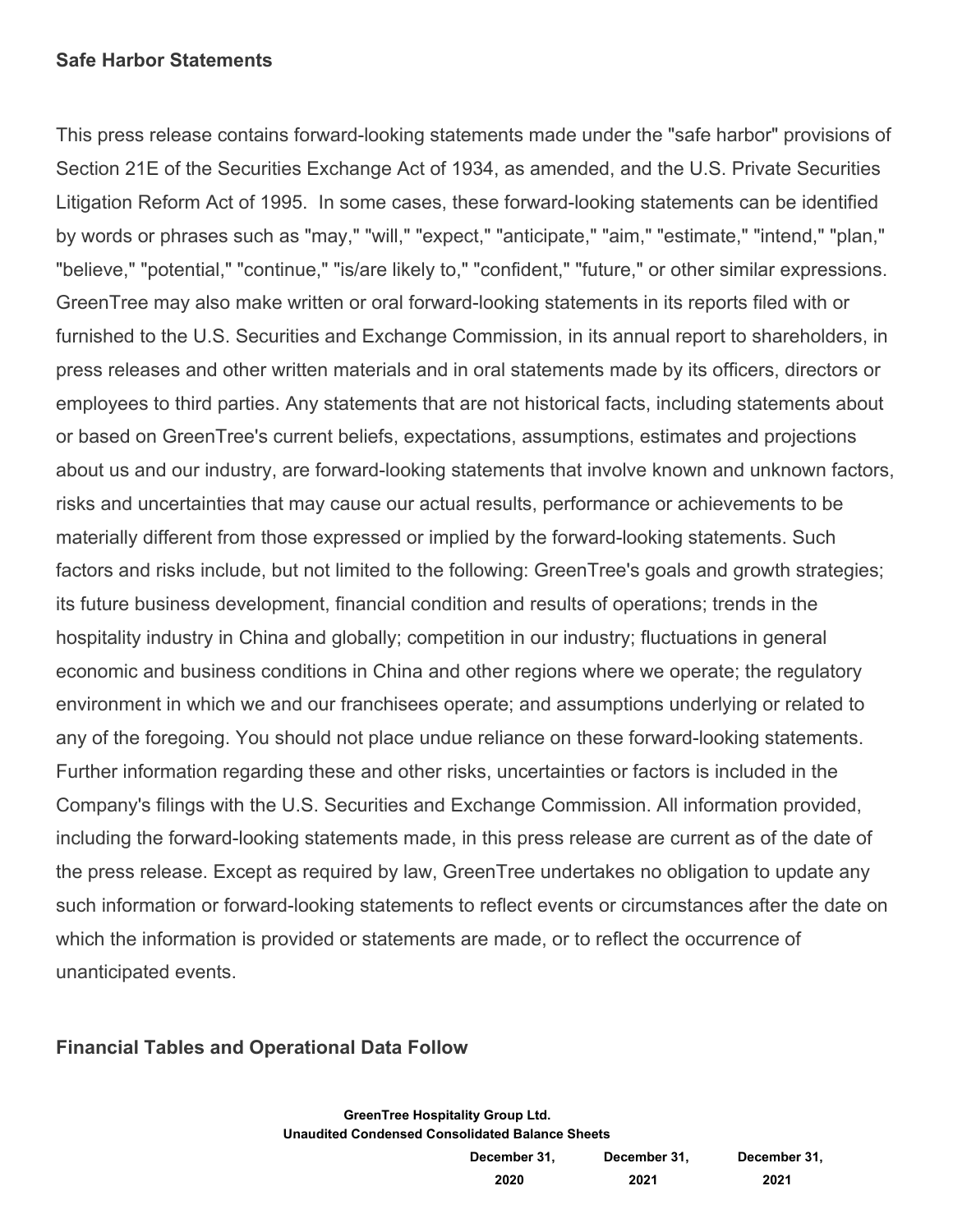|                                                | <b>RMB</b>    | <b>RMB</b>    | US\$          |
|------------------------------------------------|---------------|---------------|---------------|
| <b>ASSETS</b>                                  |               |               |               |
| <b>Current assets:</b>                         |               |               |               |
| Cash and cash equivalents                      | 611,358,209   | 298,428,709   | 46,829,977    |
| Restricted cash                                |               | 3,300,000     | 517,842       |
| Short-term investments                         | 301,983,182   | 557,458,675   | 87,477,431    |
| Investments in equity securities               | 242,378,696   | 157,988,851   | 24,791,898    |
| Accounts receivable, net of allowance          | 101,511,057   | 95,589,936    | 15,000,147    |
| Amounts due from related parties               | 9,770,871     | 310,419,860   | 48,711,650    |
| Prepaid rent                                   | 13,597,867    | 15,454,967    | 2,425,222     |
| Inventories                                    | 3,804,680     | 2,297,584     | 360,541       |
| Other current assets                           | 77,649,794    | 135,626,370   | 21,282,736    |
| Loans receivable, net                          | 222,244,629   | 323, 141, 251 | 50,707,914    |
| <b>Total current assets</b>                    | 1,584,298,985 | 1,899,706,203 | 298,105,358   |
| <b>Non-current assets:</b>                     |               |               |               |
| Restricted cash                                | 22,369,900    | 18,869,900    | 2,961,099     |
| Long-term time deposits                        | 490,000,000   | 160,000,000   | 25,107,491    |
| Loans receivable, net                          | 145,703,988   | 303,150,438   | 47,570,919    |
| Property and equipment, net                    | 668,605,661   | 1,052,467,058 | 165, 155, 048 |
| Intangible assets, net                         | 491,513,073   | 520,117,479   | 81,617,782    |
| Goodwill                                       | 100,231,487   | 120,819,948   | 18,959,286    |
| Long-term investments                          | 369,525,917   | 188,790,785   | 29,625,394    |
| Other assets                                   | 66,635,394    | 329,366,340   | 51,684,767    |
| Deferred tax assets                            | 156,070,112   | 138,776,214   | 21,777,016    |
| <b>TOTAL ASSETS</b>                            | 4,094,954,517 | 4,732,064,365 | 742,564,160   |
|                                                |               |               |               |
| <b>LIABILITIES AND EQUITY</b>                  |               |               |               |
| <b>Current liabilities:</b>                    |               |               |               |
| Short-term bank loans                          | 150,000,000   | 406,200,000   | 63,741,644    |
| Accounts payable                               | 19,606,344    | 24,036,544    | 3,771,858     |
| Advance from customers                         | 34,305,508    | 39,773,738    | 6,241,367     |
| Amounts due to related parties                 | 3,198,253     | 9,530,627     | 1,495,563     |
| Salary and welfare payable                     | 51,567,587    | 60,154,565    | 9,439,564     |
| Deferred rent                                  | 1,356,132     | 1,926,957     | 302,382       |
| Deferred revenue                               | 221,314,997   | 215, 147, 975 | 33,761,412    |
| Accrued expenses and other current liabilities | 300,696,673   | 379,907,548   | 59,615,785    |
| Income tax payable                             | 87,483,970    | 71,384,087    | 11,201,721    |
| Dividends payable                              |               | 40,999,458    | 6,433,710     |
| <b>Total current liabilities</b>               | 869,529,464   | 1,249,061,499 | 196,005,006   |
|                                                |               |               |               |
| Long-term bank loans                           |               | 301,800,000   | 47,359,006    |
| Deferred rent                                  | 28,642,973    | 68,842,692    | 10,802,921    |
| Deferred revenue                               | 361,901,369   | 314,472,488   | 49,347,596    |
| Other long-term liabilities                    | 115,862,713   | 132,046,925   | 20,721,044    |
| Deferred tax liabilities                       | 178,413,413   | 247,002,602   | 38,760,098    |
| Unrecognized tax benefits                      | 290,679,902   | 284,542,615   | 44,650,945    |
| <b>TOTAL LIABILITIES</b>                       | 1,845,029,834 | 2,597,768,821 | 407,646,616   |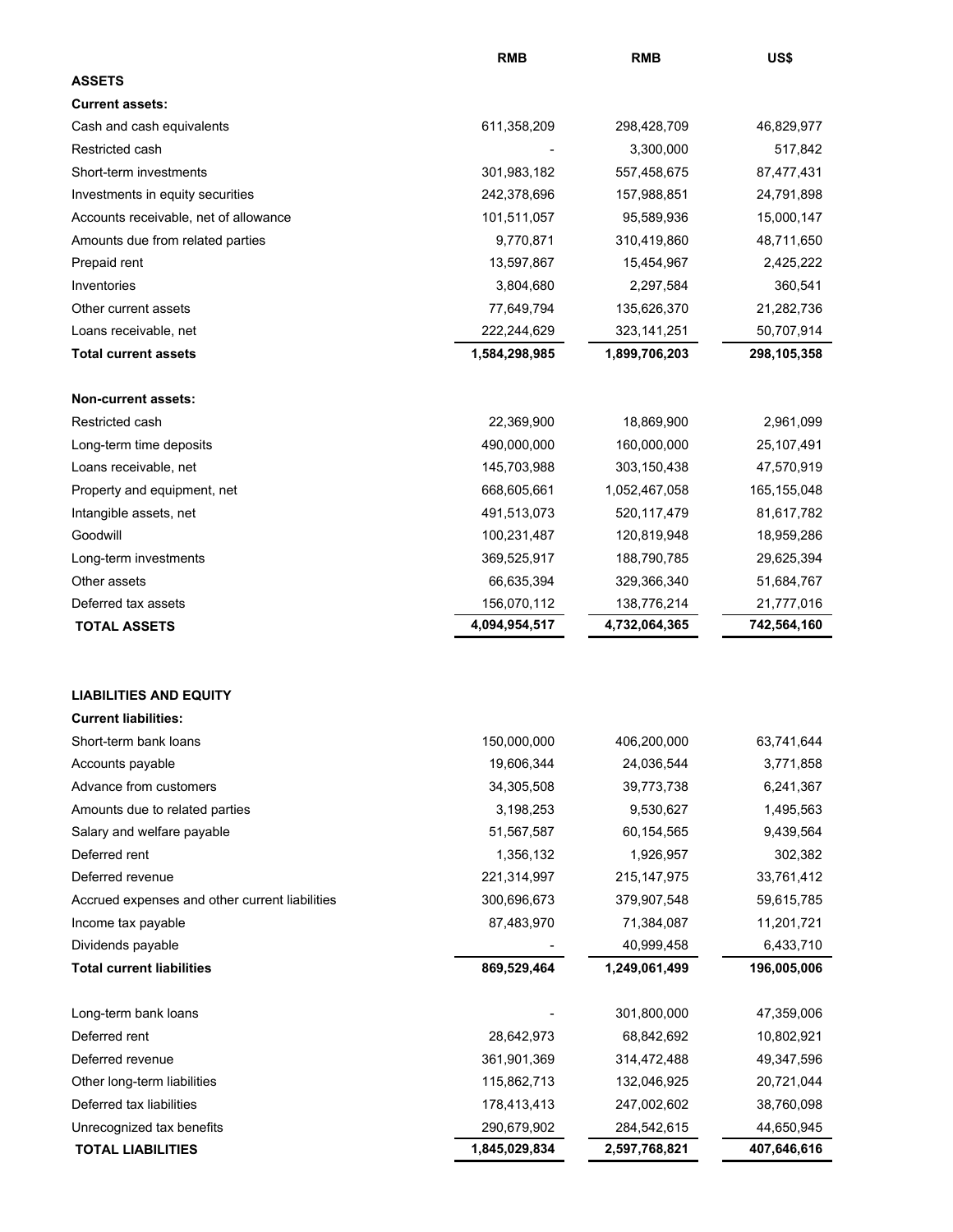| Shareholders' equity:                                              |               |               |             |
|--------------------------------------------------------------------|---------------|---------------|-------------|
| Class A ordinary shares                                            | 222,587,070   | 222,587,070   | 34,928,768  |
| Class B ordinary shares                                            | 115,534,210   | 115,534,210   | 18,129,839  |
| Additional paid-in capital                                         | 1,149,280,404 | 1,151,384,306 | 180,677,323 |
| Retained earnings                                                  | 570,042,924   | 420,458,688   | 65,979,143  |
| Accumulated other comprehensive income                             | 45,586,647    | 39,089,244    | 6,133,955   |
| <b>Total GreenTree Hospitality Group Ltd. shareholders' equity</b> | 2,103,031,255 | 1,949,053,518 | 305,849,028 |
| Non-controlling interests                                          | 146,893,428   | 185,242,026   | 29,068,516  |
| Total shareholders' equity                                         | 2,249,924,683 | 2,134,295,544 | 334,917,544 |
| TOTAL LIABILITIES AND SHAREHOLDERS' EQUITY                         | 4,094,954,517 | 4,732,064,365 | 742,564,160 |

#### **GreenTree Hospitality Group Ltd. Unaudited Condensed Consolidated Statements of Comprehensive Income**

|                                                       |                             | <b>Quarter Ended</b>        |                             |                             | <b>Year Ended</b>           |                             |  |
|-------------------------------------------------------|-----------------------------|-----------------------------|-----------------------------|-----------------------------|-----------------------------|-----------------------------|--|
|                                                       | <b>December</b><br>31, 2020 | <b>December</b><br>31, 2021 | <b>December</b><br>31, 2021 | <b>December</b><br>31, 2020 | <b>December</b><br>31, 2021 | <b>December</b><br>31, 2021 |  |
|                                                       | <b>RMB</b>                  | <b>RMB</b>                  | US\$                        | <b>RMB</b>                  | <b>RMB</b>                  | US\$                        |  |
| <b>Revenues</b><br>Leased-and-                        |                             |                             |                             |                             |                             |                             |  |
| operated hotels<br>Franchised-and-                    | 76,113,015                  | 112,445,788                 | 17,645,198                  | 227,074,041                 | 391,960,031                 | 61,507,082                  |  |
| managed hotels                                        | 207,222,721                 | 184,749,925                 | 28,991,295                  | 677,480,818                 | 774,359,348                 | 121,513,879                 |  |
| <b>Others</b>                                         | 6,420,830                   | 10,236,732                  | 1,606,366                   | 25,455,237                  | 39,826,579                  | 6,249,660                   |  |
| <b>Total revenues</b>                                 | 289,756,566                 | 307,432,445                 | 48,242,859                  | 930,010,096                 | 1,206,145,958               | 189,270,621                 |  |
| Operating<br>costs and<br>expenses<br>Hotel operating |                             |                             |                             |                             |                             |                             |  |
| costs<br>Selling and<br>marketing                     | (99, 817, 161)              | (191, 912, 281)             | (30, 115, 225)              | (392, 522, 306)             | (651, 376, 905)             | (102, 215, 250)             |  |
| expenses<br>General and<br>administrative             | (24, 232, 688)              | (10,649,862)                | (1,671,196)                 | (75, 347, 166)              | (66, 921, 718)              | (10, 501, 478)              |  |
| expenses<br>Other operating                           | (50, 885, 097)              | (72, 474, 197)              | (11, 372, 783)              | (172, 557, 554)             | (268, 252, 836)             | (42,094,724)                |  |
| expenses<br><b>Total operating</b>                    | (98, 341)                   | (30, 485)                   | (4, 783)                    | (1,731,405)                 | (4,937,625)                 | (774, 821)                  |  |
| costs and<br>expenses                                 | (175, 033, 287)             | (275,066,825)               | (43, 163, 987)              | (642,158,431)               | (991, 489, 084)             | (155, 586, 273)             |  |
| Other operating                                       |                             |                             |                             |                             |                             |                             |  |
| income<br>Income from                                 | 3,728,194                   | 3,781,098                   | 593,337                     | 31,399,552                  | 27,059,935                  | 4,246,294                   |  |
| operations                                            | 118,451,473                 | 36,146,718                  | 5,672,209                   | 319,251,217                 | 241,716,809                 | 37,930,642                  |  |
| Interest income                                       |                             |                             |                             |                             |                             |                             |  |
| and other, net                                        | 25,072,336                  | 14,894,610                  | 2,337,289                   | 72,934,212                  | 59,974,418                  | 9,411,295                   |  |
| Interest expense<br>Gains (losses)<br>from invactmant | (514, 466)                  | (2,707,595)                 | (424, 881)                  | (3,456,316)                 | (12, 671, 385)              | (1,988,417)                 |  |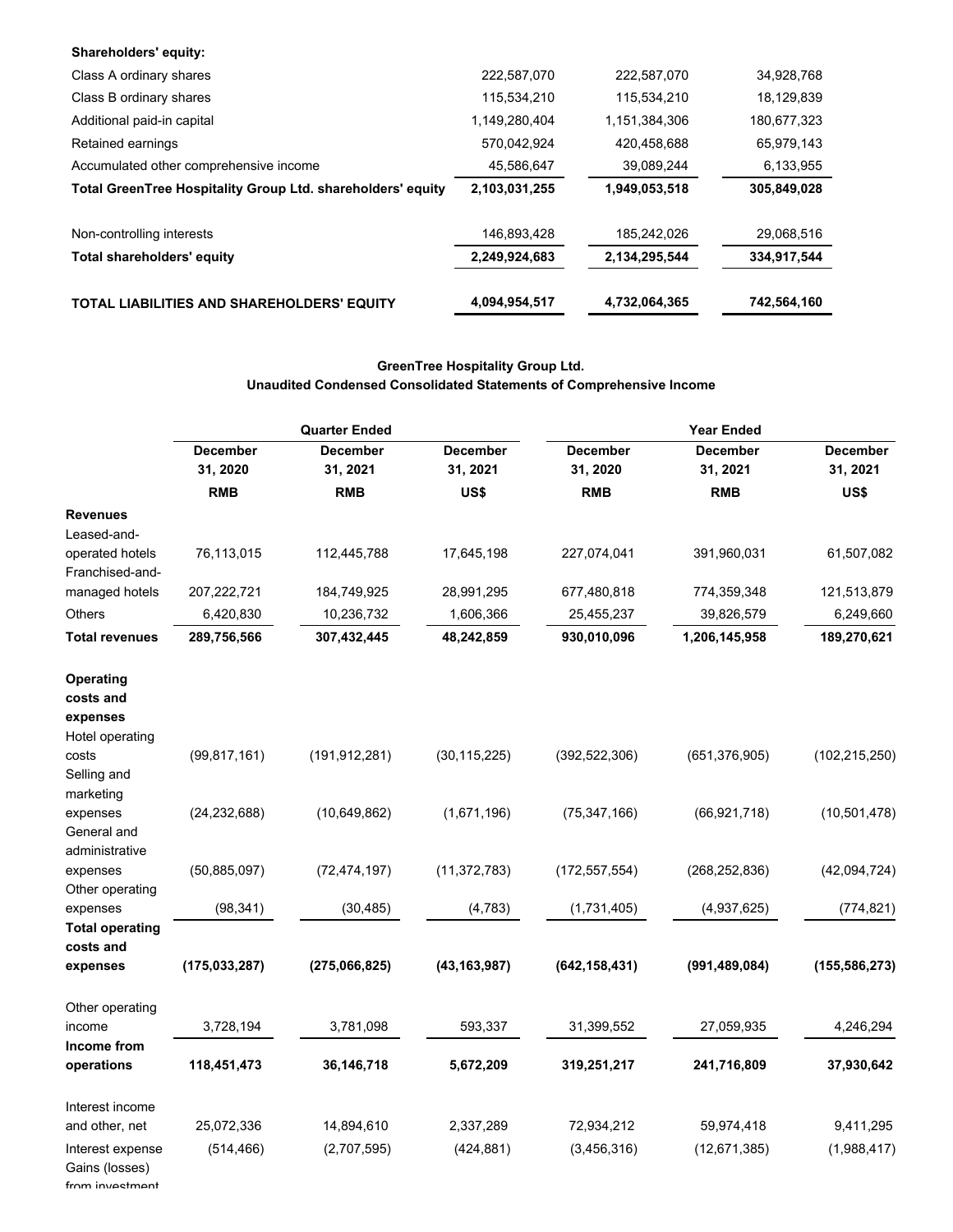| <b>HOHERING</b> HOHE                                                             |              |                |             |                 |                 |                |
|----------------------------------------------------------------------------------|--------------|----------------|-------------|-----------------|-----------------|----------------|
| in equity                                                                        |              |                |             |                 |                 |                |
| securities                                                                       | (27,038,739) | (15, 214, 276) | (2,387,452) | (36, 773, 521)  | 11,929,538      | 1,872,005      |
| Other income,                                                                    |              |                |             |                 |                 |                |
| net                                                                              | 1,779,000    | 8,322,668      | 1,306,008   | 2,296,981       | 11,818,559      | 1,854,590      |
| Income before                                                                    |              |                |             |                 |                 |                |
| income taxes                                                                     | 117,749,604  | 41,442,125     | 6,503,173   | 354,252,573     | 312,767,939     | 49,080,115     |
| Income tax                                                                       |              |                |             |                 |                 |                |
| expense                                                                          | (38,060,701) | (12, 266, 354) | (1,924,858) | (110, 459, 202) | (105, 313, 904) | (16, 526, 050) |
| Income before                                                                    |              |                |             |                 |                 |                |
| share of gains                                                                   |              |                |             |                 |                 |                |
| in equity                                                                        |              |                |             |                 |                 |                |
| investees                                                                        | 79,688,903   | 29,175,771     | 4,578,315   | 243,793,371     | 207,454,035     | 32,554,065     |
| Share of gains in                                                                |              |                |             |                 |                 |                |
| equity investees,                                                                |              |                |             |                 |                 |                |
| net of tax                                                                       | (209, 178)   | (624, 273)     | (97, 962)   | 909,364         | 382,874         | 60,081         |
| <b>Net income</b>                                                                | 79,479,725   | 28,551,498     | 4,480,353   | 244,702,735     | 207,836,909     | 32,614,146     |
| Net<br>loss/(income)<br>attributable to<br>non-controlling                       |              |                |             |                 |                 |                |
| interests                                                                        | 6,078,488    | (2,616,666)    | (410, 612)  | 16,641,655      | 3,761,411       | 590,248        |
| <b>Net income</b>                                                                |              |                |             |                 |                 |                |
| attributable to                                                                  |              |                |             |                 |                 |                |
| ordinary                                                                         |              |                |             |                 |                 |                |
| shareholders                                                                     | 85,558,213   | 25,934,832     | 4,069,741   | 261,344,390     | 211,598,320     | 33,204,394     |
| <b>Net earnings</b>                                                              |              |                |             |                 |                 |                |
| per share                                                                        |              |                |             |                 |                 |                |
| Class A ordinary                                                                 |              |                |             |                 |                 |                |
| share-basic and                                                                  |              |                |             |                 |                 |                |
| diluted                                                                          | 0.83         | 0.25           | 0.04        | 2.54            | 2.05            | 0.32           |
| Class B ordinary                                                                 |              |                |             |                 |                 |                |
| share-basic and                                                                  |              |                |             |                 |                 |                |
| diluted                                                                          | 0.83         | 0.25           | 0.04        | 2.54            | 2.05            | 0.32           |
| Net earnings                                                                     |              |                |             |                 |                 |                |
| per ADS                                                                          |              |                |             |                 |                 |                |
| Class A ordinary                                                                 |              |                |             |                 |                 |                |
| share-basic and                                                                  |              |                |             |                 |                 |                |
| diluted                                                                          | 0.83         | 0.25           | 0.04        | 2.54            | 2.05            | 0.32           |
| Class B ordinary                                                                 |              |                |             |                 |                 |                |
| share-basic and                                                                  |              |                |             |                 |                 |                |
| diluted                                                                          | 0.83         | 0.25           | 0.04        | 2.54            | 2.05            | 0.32           |
| Weighted<br>average shares<br>outstanding<br>Class A ordinary<br>share-basic and |              |                |             |                 |                 |                |
| diluted<br>Class B ordinary<br>share-basic and                                   | 68,286,954   | 68,286,954     | 68,286,954  | 68,286,954      | 68,286,954      | 68,286,954     |
| diluted                                                                          | 34,762,909   | 34,762,909     | 34,762,909  | 34,762,909      | 34,762,909      | 34,762,909     |
|                                                                                  |              |                |             |                 |                 |                |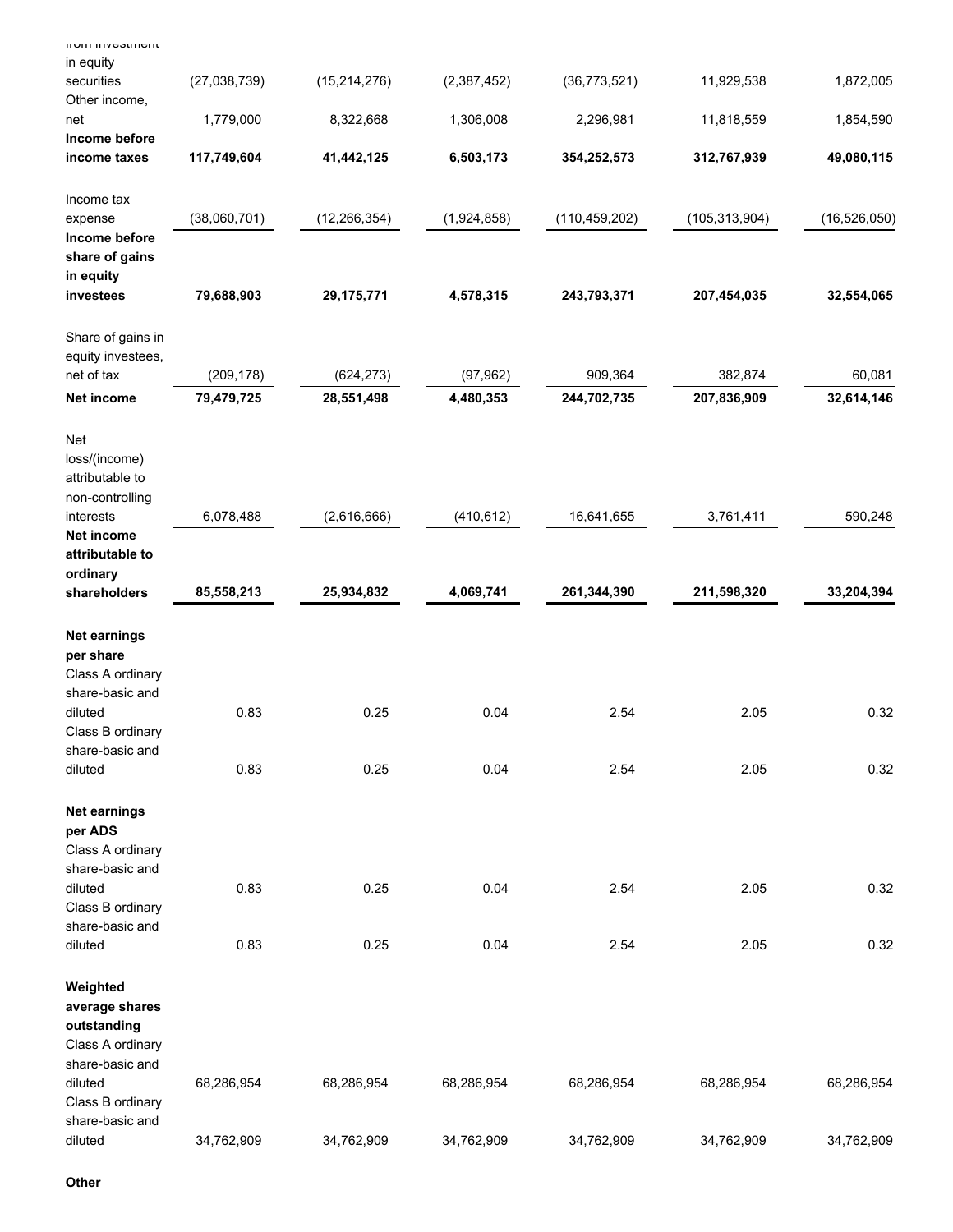| comprehensive    |              |              |             |              |             |             |
|------------------|--------------|--------------|-------------|--------------|-------------|-------------|
| income, net of   |              |              |             |              |             |             |
| tax              |              |              |             |              |             |             |
| Foreign currency |              |              |             |              |             |             |
| translation      |              |              |             |              |             |             |
| adjustments      | (18,663,525) | (6,398,752)  | (1,004,104) | (19,714,207) | (6,497,403) | (1,019,584) |
| Comprehensive    |              |              |             |              |             |             |
| income, net of   |              |              |             |              |             |             |
| tax              | 60,816,200   | 22, 152, 746 | 3,476,249   | 224,988,528  | 201,339,506 | 31,594,562  |
|                  |              |              |             |              |             |             |
| Comprehensive    |              |              |             |              |             |             |
| loss/(income)    |              |              |             |              |             |             |
| attributable to  |              |              |             |              |             |             |
| non-controlling  |              |              |             |              |             |             |
| interests        | 6,078,488    | (2,616,666)  | (410, 612)  | 16,641,655   | 3,761,411   | 590,247     |
| Comprehensive    |              |              |             |              |             |             |
| income           |              |              |             |              |             |             |
| attributable to  |              |              |             |              |             |             |
| ordinary         |              |              |             |              |             |             |
| shareholders     | 66,894,688   | 19,536,080   | 3,065,637   | 241,630,183  | 205,100,917 | 32,184,809  |
| ◀                |              |              |             |              |             |             |

#### **GreenTree Hospitality Group Ltd.**

**Unaudited Condensed Consolidated Statements of Cash Flows**

|                                                              | <b>Quarter Ended</b> |                 |                 |                 | <b>Year Ended</b> |               |
|--------------------------------------------------------------|----------------------|-----------------|-----------------|-----------------|-------------------|---------------|
|                                                              | <b>December</b>      | <b>December</b> | <b>December</b> | <b>December</b> | <b>December</b>   | <b>Decemb</b> |
|                                                              | 31, 2020<br>31, 2021 | 31, 2021        | 31, 2020        | 31, 2021        | 31, 2021          |               |
|                                                              | <b>RMB</b>           | <b>RMB</b>      | US\$            | <b>RMB</b>      | <b>RMB</b>        | US\$          |
| <b>Operating</b><br>activities:                              |                      |                 |                 |                 |                   |               |
| Net income                                                   | 79,479,725           | 28,551,498      | 4,480,353       | 244,702,735     | 207,836,909       | 32,614,1      |
| <b>Adjustments to</b><br>reconcile net<br>income to net cash |                      |                 |                 |                 |                   |               |
| provided by                                                  |                      |                 |                 |                 |                   |               |
| operating                                                    |                      |                 |                 |                 |                   |               |
| activities:                                                  |                      |                 |                 |                 |                   |               |
| Depreciation and                                             |                      |                 |                 |                 |                   |               |
| amortization                                                 | 15,801,122           | 36,374,869      | 5,708,011       | 65,869,971      | 98,110,657        | 15,395,7      |
| Share of (gains)<br>losses in equity                         |                      |                 |                 |                 |                   |               |
| method                                                       |                      |                 |                 |                 |                   |               |
| investments                                                  | 209,178              | 624,272         | 97,962          | (909, 364)      | (382, 874)        | (60, 0)       |
| Gain from disposal                                           |                      |                 |                 |                 |                   |               |
| of subsidiaries                                              | (1,779,000)          | 3,609,755       | 566,449         | (1,779,000)     | 118,443           | 18,5          |
| Interest income                                              | (4,483,050)          | (432, 726)      | (67, 904)       | (11,542,121)    | (3,669,643)       | (575, 8       |
| Bad debt expense                                             | 7,900,690            | 18, 153, 276    | 2,848,645       | 29,953,404      | 44,798,296        | 7,029,8       |
| (Gains) losses from                                          |                      |                 |                 |                 |                   |               |
| investments in                                               |                      |                 |                 |                 |                   |               |
| equity securities                                            | 27,020,151           | 13,215,057      | 2,073,731       | 44,506,823      | (11,929,538)      | $-1,872,0$    |
| (Gains) losses on                                            |                      |                 |                 |                 |                   |               |
| disposal of property                                         |                      |                 |                 |                 |                   |               |
| and equipment<br>Foreign exchange                            |                      | 604,017         | 94,783          |                 | 604,017           | 94,7          |
| (gains) losses                                               | 4,985,504            | (3,067,177)     | $-481,307$      | 4,723,948       | (1,310,347)       | (205, 6)      |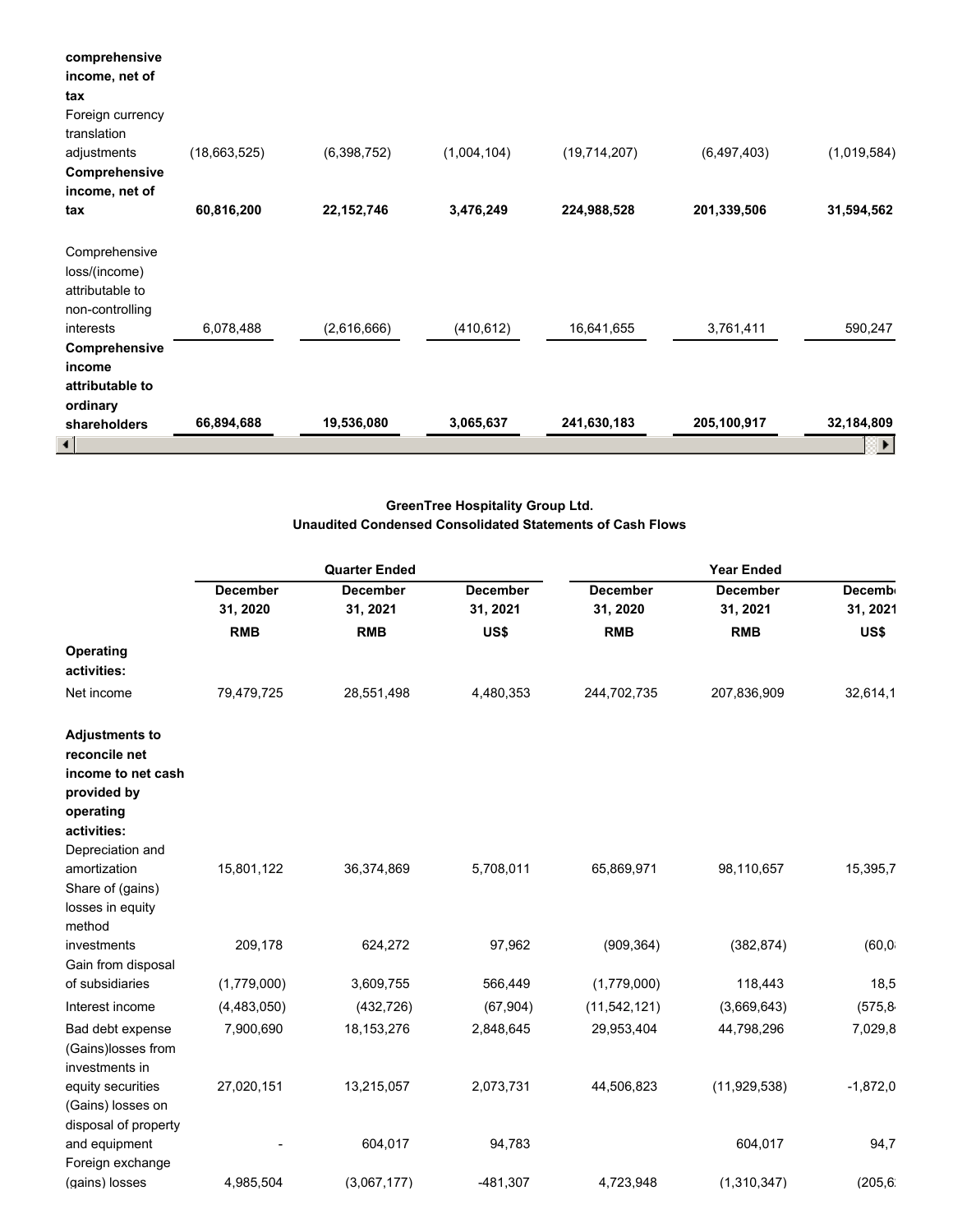| Share-based                                  |                |                |                |                 |                 |              |
|----------------------------------------------|----------------|----------------|----------------|-----------------|-----------------|--------------|
| compensation                                 |                | 619,405        | 97,198         | 232,558         | 2,464,762       | 386,7        |
| Income tax                                   |                |                |                |                 |                 |              |
| expenses related to<br>dividend distribution |                |                |                |                 |                 |              |
| or retained profits                          | (14, 576, 403) |                |                |                 |                 |              |
|                                              |                |                |                |                 |                 |              |
| <b>Changes in</b><br>operating assets        |                |                |                |                 |                 |              |
| and liabilities:                             |                |                |                |                 |                 |              |
| Accounts                                     |                |                |                |                 |                 |              |
| receivable                                   | 14,567,549     | 6,029,230      | 946,118        | (28, 789, 041)  | (22, 329, 328)  | (3,503,9)    |
| Prepaid rent                                 | (5,367,732)    | 3,665,273      | 575,161        | 5,196,798       | (1,857,100)     | (291, 4)     |
| Inventories                                  | 230,924        | (37, 664)      | (5,910)        | (1,281,009)     | 1,495,974       | 234,7        |
| Amounts due from                             |                |                |                |                 |                 |              |
| related parties<br>Other current             | 193,653        | (3,364,817)    | (528, 013)     | 10,329,181      | (3,963,547)     | (621, 90)    |
| assets                                       | (15,613,220)   | 51,188,525     | 8,032,596      | (18, 807, 170)  | (60, 345, 478)  | (9,469,5)    |
| Other assets                                 | (4,022,768)    | (31,054,726)   | (4,873,164)    | (19,680,102)    | (49, 214, 290)  | (7, 722, 7)  |
| Accounts payable                             | (2,941,115)    | 3,839,558      | 602,510        | 4,546,551       | 4,520,260       | 709,3        |
| Amounts due to                               |                |                |                |                 |                 |              |
| related parties                              | 1,206,655      | 4,416,205      | 692,999        | (319, 778)      | 6,332,374       | 993,6        |
| Salary and welfare<br>payable                | (864, 348)     | 3,053,142      | 479,105        | 8,913,678       | 8,586,978       | 1,347,4      |
| Deferred revenue                             | (26, 912, 184) | (27, 733, 753) | (4,352,031)    | (59, 516, 154)  | (53, 595, 903)  | (8,410,3)    |
| Advance from                                 |                |                |                |                 |                 |              |
| customers                                    | 2,297,569      | 13,590,894     | 2,132,708      | (5,800,119)     | 5,468,230       | 858,0        |
| Accrued expenses                             |                |                |                |                 |                 |              |
| and other current                            |                |                |                |                 |                 |              |
| liabilities                                  | (2,091,191)    | 23,308,529     | 3,657,617      | 13,169,673      | 70,171,021      | 11,011,3     |
| Income tax payable                           | 24, 167, 283   | 4,428,882      | 694,988        | (6, 354, 794)   | (16,099,883)    | (2,526,4)    |
| Unrecognized tax                             |                |                |                |                 |                 |              |
| benefits                                     | 15,330,247     | -29,991,717    | $-4,706,355$   | 29,038,185      | (6, 137, 287)   | (963,0)      |
| Deferred rent<br>Other long-term             | 2,214,208      | 12,631,176     | 1,982,107      | 6,997,755       | 40,770,544      | 6,397,7      |
| liabilities                                  | (7, 153, 657)  | (5, 162, 255)  | (810, 070)     | (5,549,798)     | 14,648,804      | 2,298,7      |
| Deferred taxes                               | 2,953,072      | 74,237,689     | 11,649,513     | (12, 595, 878)  | 85,883,087      | 13,476,9     |
| Net cash provided                            |                |                |                |                 |                 |              |
| by operating                                 |                |                |                |                 |                 |              |
| activities                                   | 112,752,862    | 201,296,417    | 31,587,800     | 295,256,932     | 360,975,138     | 56,644,8     |
| Investing                                    |                |                |                |                 |                 |              |
| activities:                                  |                |                |                |                 |                 |              |
| Purchases of                                 |                |                |                |                 |                 |              |
| property and                                 |                |                |                |                 |                 |              |
| equipment<br>Purchases of                    | (43, 353, 048) | (90, 716, 702) | (14, 235, 430) | (111, 929, 994) | (341, 715, 516) | (53, 622, 6) |
| intangible assets                            | (878, 818)     |                |                | (887, 893)      | (201, 746)      | (31,6)       |
| Proceeds from                                |                |                |                |                 |                 |              |
| disposal of property                         |                |                |                |                 |                 |              |
| and equipment                                | 8,968          |                |                | 80,355          |                 |              |
| Payment for                                  |                |                |                |                 |                 |              |
| acquisition of<br>minority equity            |                | (150,000)      | (23, 538)      |                 | (1,018,387)     | (159, 8)     |
| Acquisitions, net of                         |                |                |                |                 |                 |              |
| cash received                                | (14, 547, 587) | (5,414,241)    | (849, 613)     | (18, 415, 807)  | (147,608,325)   | (23, 162, 9) |
| Advances for                                 |                |                |                |                 |                 |              |
| acquisitions                                 | (6.550.000)    | $-4.436.494$   | $-696.183$     | (6.550.000)     | $-39.483.494$   | $-6.195.8$   |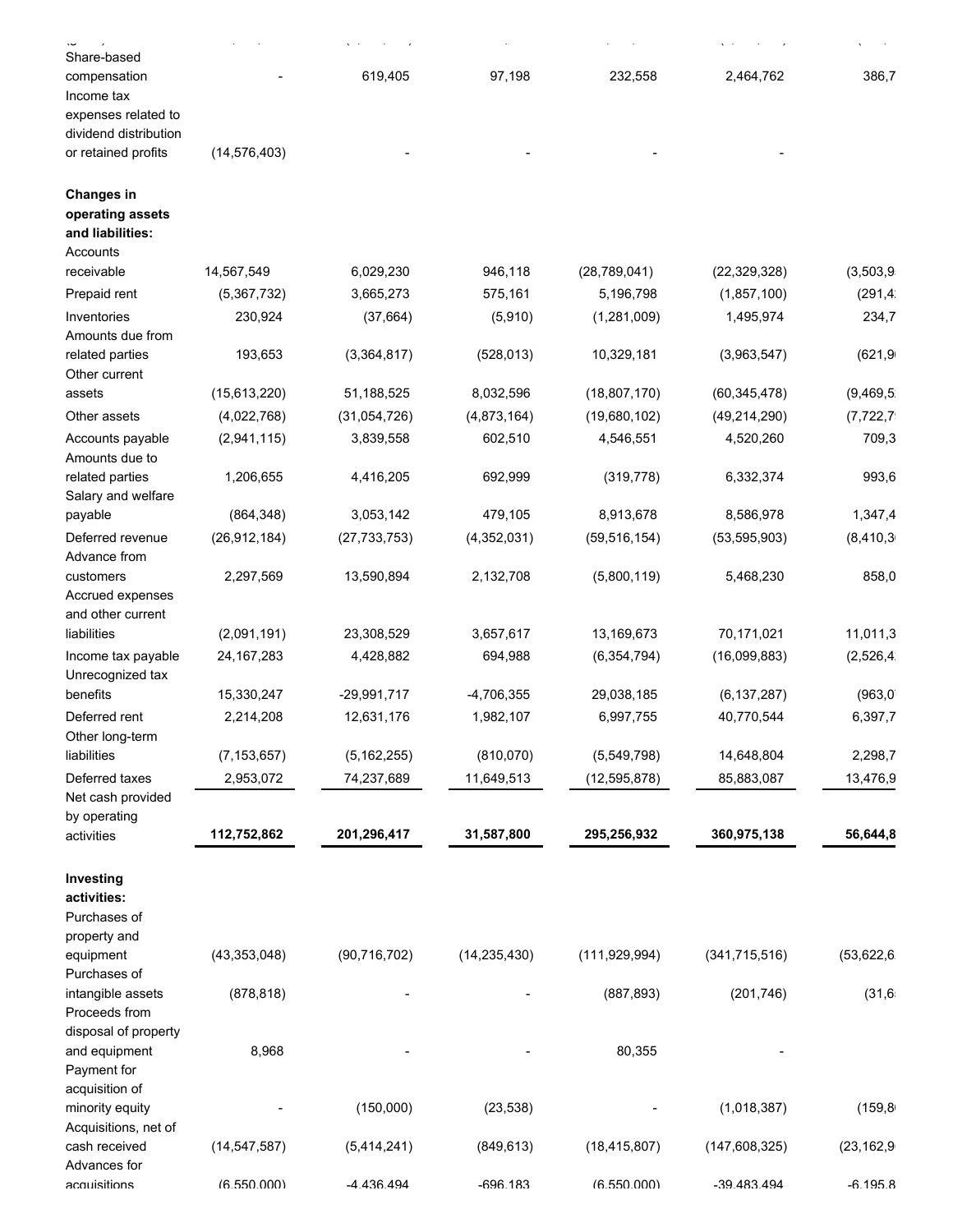| uuquiuiuuiu           | $\mathbf{v}$    | .,              | ,              | $\cdots$        | .               | $\backsim, \, \cdot \backsim\backsim, \backsim$ |
|-----------------------|-----------------|-----------------|----------------|-----------------|-----------------|-------------------------------------------------|
| Collection of         |                 |                 |                |                 |                 |                                                 |
| acquisition           |                 |                 |                |                 |                 |                                                 |
| advances              | 40,000          | 937,000         | 147,036        | 36,352,700      | 12,154,500      | 1,907,3                                         |
| Advances for          |                 |                 |                |                 |                 |                                                 |
| purchases of          |                 |                 |                |                 |                 |                                                 |
| property and          |                 |                 |                |                 |                 |                                                 |
|                       |                 |                 |                |                 |                 |                                                 |
| equipment             |                 | (14, 456, 878)  | (2,268,600)    |                 | (219, 346, 261) | (34, 420, 2)                                    |
| Repayment from        |                 |                 |                |                 |                 |                                                 |
| advances for          |                 |                 |                |                 |                 |                                                 |
| purchases of          |                 |                 |                |                 |                 |                                                 |
| property and          |                 |                 |                |                 |                 |                                                 |
| equipment             |                 |                 |                |                 | 22,400,000      | 3,515,0                                         |
| Purchases of short-   |                 |                 |                |                 |                 |                                                 |
| term investments      | (58, 296, 194)  | -178,266,887    | -27,973,965    | (206, 596, 401) | -378,189,081    | $-59,346,1$                                     |
| Proceeds from         |                 |                 |                |                 |                 |                                                 |
| short-term            |                 |                 |                |                 |                 |                                                 |
| investments           | 45,983,050      | 136,842,693     | 21,473,605     | 453,434,366     | 536,383,232     | 84,170,2                                        |
| Proceeds from sales   |                 |                 |                |                 |                 |                                                 |
|                       |                 |                 |                |                 |                 |                                                 |
| of long-term time     |                 |                 |                |                 |                 |                                                 |
| deposits              |                 |                 |                |                 | 50,000,000      | 7,846,0                                         |
| Increase of long-     |                 |                 |                |                 |                 |                                                 |
| term time deposits    |                 |                 |                | $-30,000,000$   | (130,000,000)   | (20, 399, 8)                                    |
| Purchases of          |                 |                 |                |                 |                 |                                                 |
| investments in        |                 |                 |                |                 |                 |                                                 |
| equity securities     | (65, 829, 314)  | (8,940,000)     | (1,402,881)    | (65, 829, 314)  | (8,940,000)     | (1, 402, 8)                                     |
| Proceeds from         |                 |                 |                |                 |                 |                                                 |
| disposal of           |                 |                 |                |                 |                 |                                                 |
| subsidiaries          | 2,183,350       | 1,693,391       | 265,730        | 2,183,350       | 1,693,391       | 265,7                                           |
| Proceeds from         |                 |                 |                |                 |                 |                                                 |
|                       |                 |                 |                |                 |                 |                                                 |
| disposal of equity    |                 |                 |                |                 |                 |                                                 |
| securities and        |                 |                 |                |                 |                 |                                                 |
| dividends received    |                 |                 |                |                 |                 |                                                 |
| from equity           |                 |                 |                |                 |                 |                                                 |
| securities            | 64,792          | 72,697,479      | 11,407,821     | 198,976         | 284,004,591     | 44,566,5                                        |
| Proceeds from         |                 |                 |                |                 |                 |                                                 |
| disposal of eugity    |                 |                 |                |                 |                 |                                                 |
| method investments    |                 |                 |                | 6,380,000       |                 |                                                 |
| Loan to related       |                 |                 |                |                 |                 |                                                 |
| parties               | (223, 590, 000) | (320, 326, 394) | (50, 266, 200) | (528, 356, 500) | (604, 618, 943) | (94, 877, 9                                     |
| Repayment from        |                 |                 |                |                 |                 |                                                 |
|                       |                 |                 |                |                 |                 |                                                 |
| related parties       | 242,740,000     | 157,518,000     | 24,718,011     | 539,996,179     | 307,933,500     | 48,321,4                                        |
| Loan to third parties | (55,000,000)    | (15,500,000)    | (2,432,288)    | (62,000,000)    | (36, 944, 271)  | (5,797,3)                                       |
| Repayment of loan     |                 |                 |                |                 |                 |                                                 |
| from third parties    |                 | 17,570,000      | 2,757,116      |                 | 55, 127, 367    | 8,650,6                                         |
| Loan to franchisees   | (13,060,194)    | (35,040,000)    | (5,498,541)    | (218, 821, 974) | (423, 399, 028) | (66, 440, 5                                     |
| Repayment from        |                 |                 |                |                 |                 |                                                 |
|                       |                 |                 |                |                 |                 |                                                 |
| franchisees           | 28,408,205      | 29,576,983      | 4,641,274      | 99,209,300      | 133,380,285     | 20,930,2                                        |
| Net cash (used in)    |                 |                 |                |                 |                 |                                                 |
| provided by           |                 |                 |                |                 |                 |                                                 |
| investing             |                 |                 |                |                 |                 |                                                 |
| activities            | (161, 676, 790) | (256, 412, 050) | (40, 236, 646) | (111, 552, 657) | (928, 388, 186) | (145, 684, 3                                    |
|                       |                 |                 |                |                 |                 |                                                 |
| <b>Financing</b>      |                 |                 |                |                 |                 |                                                 |
| activities:           |                 |                 |                |                 |                 |                                                 |
| Distribution to the   |                 |                 |                |                 |                 |                                                 |
| shareholders          |                 | (320, 253, 160) | (50, 254, 710) |                 | (320, 253, 160) | (50, 254, 7)                                    |
|                       |                 |                 |                |                 |                 |                                                 |
| Loan from non         |                 |                 |                |                 |                 |                                                 |
| controlling interest  | 9,148,249       | 6,897,050       | 1,082,298      | 20,585,804      | 9,689,903       | 1,520,5                                         |
| Repayment of short-   |                 |                 |                |                 |                 |                                                 |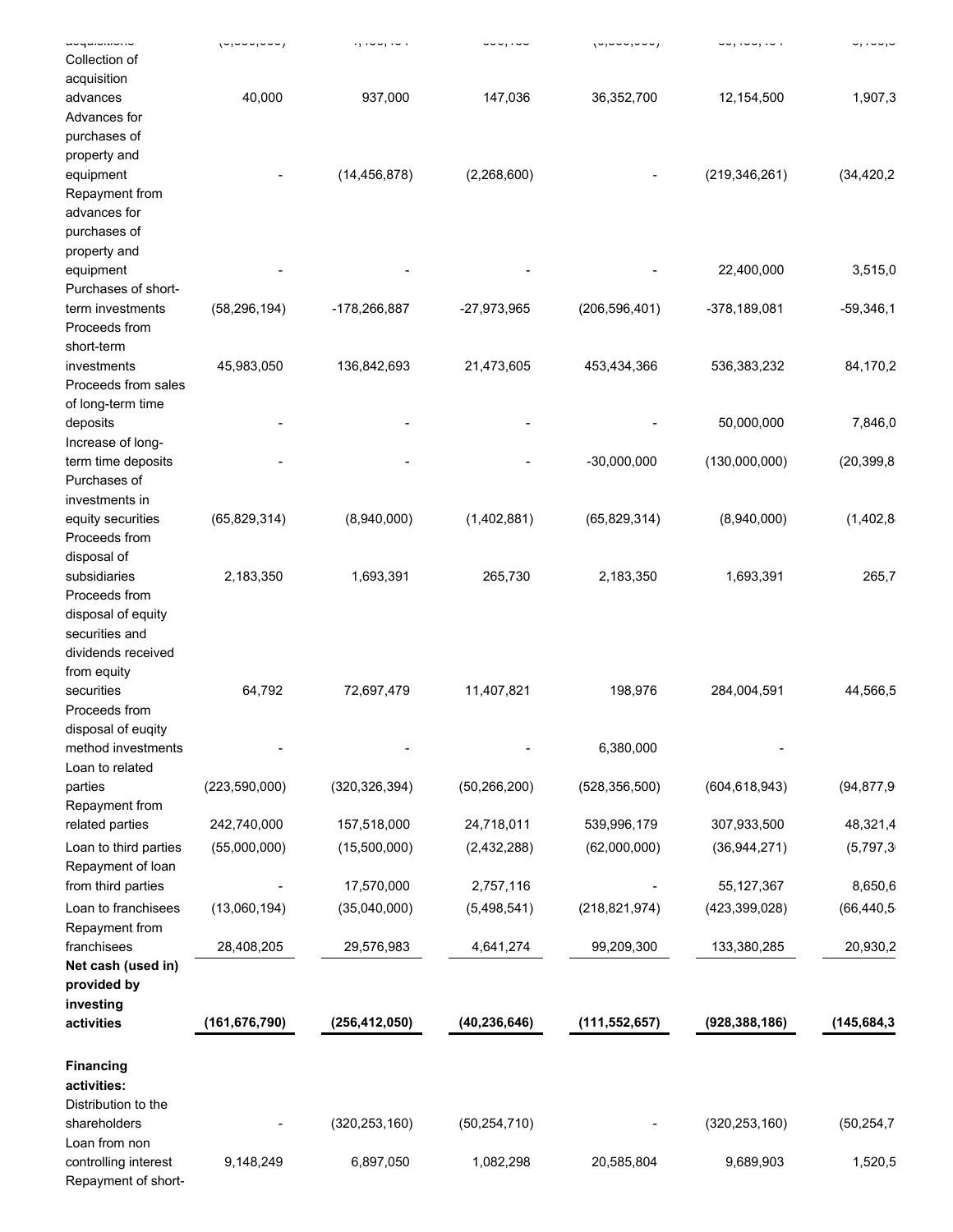| term borrowings<br>Proceeds from                       | (60,000,000) | (200,000,000) | (31, 384, 364) | (70,000,000) | (250,000,000)   | (39, 230, 4) |
|--------------------------------------------------------|--------------|---------------|----------------|--------------|-----------------|--------------|
| short-term<br>borrowings<br>Capital contribution       | 150,000,000  | 668,000,000   | 104,823,777    | 160,000,000  | 808,000,000     | 126,792,8    |
| from noncontrolling<br>interest holders<br>Payment for | 681,000      | (490,000)     | (76, 892)      | 6,943,589    | 8,191,000       | 1,285,3      |
| contingent<br>consideration<br>Net cash provided       |              |               |                | (2,001,521)  |                 |              |
| by (used in)<br>financing<br>activities                | 99,829,249   | 154,153,890   | 24,190,109     | 115,527,872  | 255,627,743     | 40,113,5     |
|                                                        |              |               |                |              |                 |              |
| Effect of exchange<br>rate changes on<br>cash and cash |              |               |                |              |                 |              |
| equivalents<br><b>Net</b>                              | (6,781,751)  | 271,089       | 42,540         | (7,664,261)  | (1, 344, 197)   | (210, 9)     |
| increase(decrease)<br>in cash and cash                 |              |               |                |              |                 |              |
| equivalents and<br>restricted cash<br>Cash and cash    | 44,123,570   | 99,309,346    | 15,583,803     | 291,567,886  | (313, 129, 502) | (49, 136, 8) |
| equivalents and<br>restricted cash at                  |              |               |                |              |                 |              |
| the beginning of the<br>period                         | 589,604,539  | 221,289,261   | 34,725,114     | 342,160,223  | 633,728,109     | 99,445,7     |
| Cash and cash<br>equivalents and                       |              |               |                |              |                 |              |
| restricted cash at                                     |              |               |                |              |                 |              |
| the end of the<br>period                               | 633,728,109  | 320,598,607   | 50,308,917     | 633,728,109  | 320,598,609     | 50,308,9     |
| ◀                                                      |              |               |                |              |                 | ▶            |

### GreenTree Hospitality Group Ltd.

Unaudited Reconciliation of GAAP and Non-GAAP Results

|                                                 | <b>Quarter Ended</b>        |                             |                             | <b>Year Ended</b>           |                             |                             |
|-------------------------------------------------|-----------------------------|-----------------------------|-----------------------------|-----------------------------|-----------------------------|-----------------------------|
|                                                 | <b>December</b><br>31, 2020 | <b>December</b><br>31, 2021 | <b>December</b><br>31, 2021 | <b>December</b><br>31, 2020 | <b>December</b><br>31, 2021 | <b>December</b><br>31, 2021 |
|                                                 | <b>RMB</b>                  | <b>RMB</b>                  | US\$                        | <b>RMB</b>                  | <b>RMB</b>                  | US\$                        |
| <b>Net income</b>                               | 79,479,725                  | 28,551,498                  | 4,480,353                   | 244,702,735                 | 207,836,909                 | 32,614,146                  |
| Deduct:                                         |                             |                             |                             |                             |                             |                             |
| Other operating income<br>Interest income and   | 3,728,194                   | 3,781,098                   | 593,337                     | 31,399,552                  | 27,059,935                  | 4,246,294                   |
| other, net<br>Gains from investment             | 25,072,336                  | 14,894,610                  | 2,337,289                   | 72,934,212                  | 59,974,418                  | 9,411,295                   |
| in equity securities<br>Share of gain in equity |                             |                             |                             | 45,440,136                  | 11,929,538                  | 1,872,005                   |
| investees, net of tax                           |                             |                             |                             | 1,118,542                   | 382,874                     | 60,081                      |
| Other income, net                               | 1,779,000                   | 8,322,668                   | 1,306,008                   | 2,296,981                   | 11,818,559                  | 1,854,590                   |
| Add:                                            |                             |                             |                             |                             |                             |                             |

expenses and the contract of the contract of the contract of the contract of the contract of the contract of t<br>The contract of the contract of the contract of the contract of the contract of the contract of the contract o

Other operating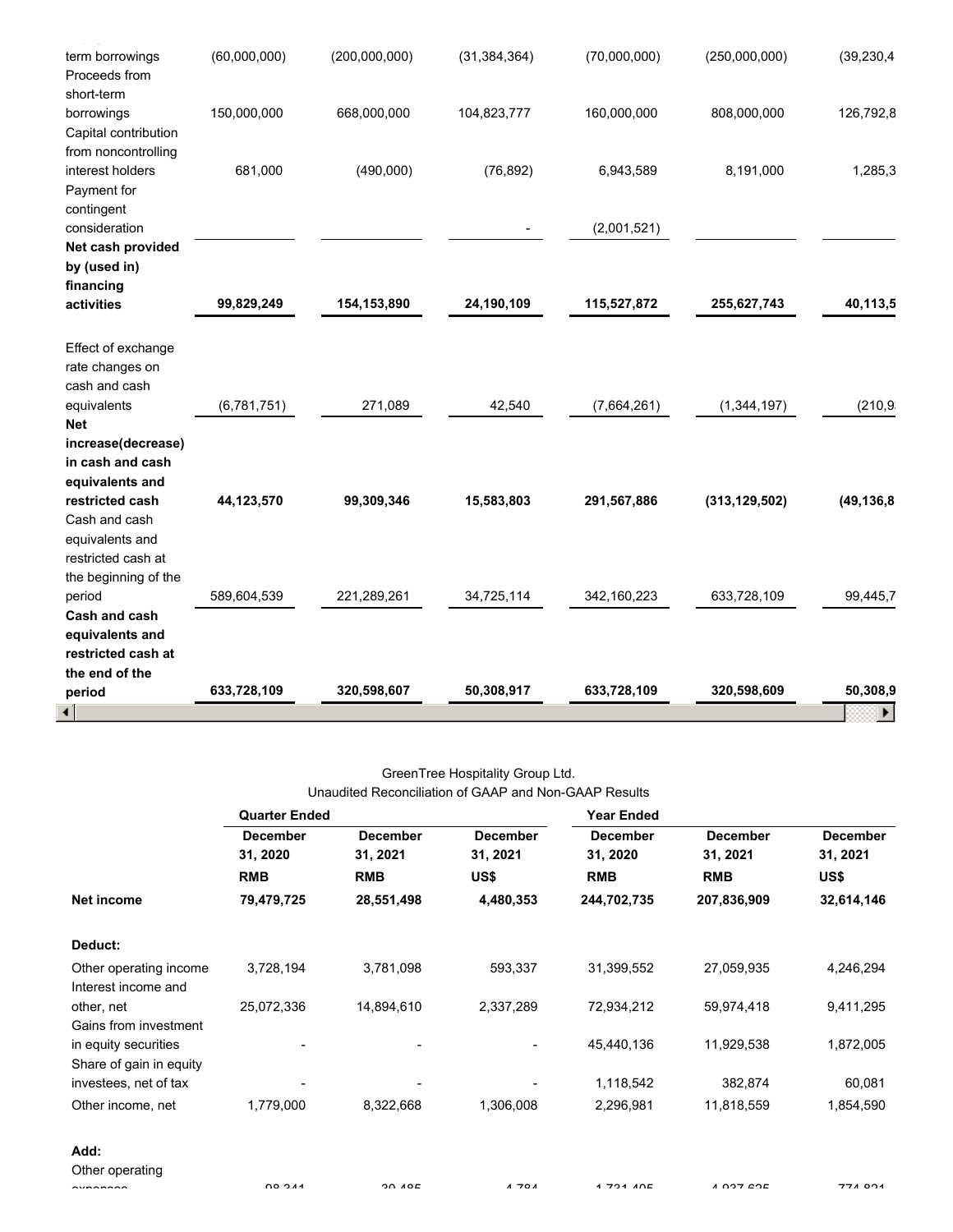| expenses                            | 98,341               | <b>30,485</b>   | 4,104           | 1,731,405         | 4,931,020       | 114,021         |
|-------------------------------------|----------------------|-----------------|-----------------|-------------------|-----------------|-----------------|
| Income tax expense                  | 38,060,701           | 12,266,354      | 1,924,859       | 110,459,202       | 105,313,904     | 16,526,050      |
| Share of loss in equity             |                      |                 |                 |                   |                 |                 |
| investees, net of tax               | 209,178              | 624,273         | 97,962          | 209,178           |                 |                 |
| Interest expense                    | 514,466              | 2,707,595       | 424,881         | 3,456,316         | 12,671,385      | 1,988,417       |
| Depreciation and<br>amortization    | 15,801,122           | 36,374,868      | 5,708,011       | 65,869,971        | 98,110,656      | 15,395,703      |
| Losses from investment              |                      |                 |                 |                   |                 |                 |
| in equity securities                | 27,038,739           | 15,214,276      | 2,387,452       | 82,213,657        |                 |                 |
| <b>Adjusted</b><br>EBITDA(Non-GAAP) | 130,622,742          | 68,770,973      | 10,791,666      | 355,453,041       | 317,705,155     | 49,854,872      |
|                                     |                      |                 |                 |                   |                 |                 |
|                                     | <b>Quarter Ended</b> |                 |                 | <b>Year Ended</b> |                 |                 |
|                                     | <b>December</b>      | <b>December</b> | <b>December</b> | <b>December</b>   | <b>December</b> | <b>December</b> |
|                                     | 31, 2020             | 31, 2021        | 31, 2021        | 31, 2020          | 31, 2021        | 31, 2021        |
|                                     | <b>RMB</b>           | <b>RMB</b>      | US\$            | <b>RMB</b>        | <b>RMB</b>      | US\$            |
| Net income                          | 79,479,725           | 28,551,498      | 4,480,353       | 244,702,735       | 207,836,909     | 32,614,146      |
|                                     |                      |                 |                 |                   |                 |                 |
| Deduct:                             |                      |                 |                 |                   |                 |                 |
| Government subsidies                |                      |                 |                 |                   |                 |                 |
| (net of 25% tax)                    | 853,820              | 1,322,633       | 207,550         | 15,071,058        | 12,745,154      | 1,999,993       |
| Gains from investment               |                      |                 |                 |                   |                 |                 |
| in equity securities (net           |                      |                 |                 |                   |                 |                 |
| of $25%$ tax)                       |                      |                 |                 |                   | 8,947,154       | 1,404,004       |
|                                     |                      |                 |                 |                   |                 |                 |
| Other income (net of                |                      |                 |                 |                   |                 |                 |
| 25% tax)                            | 1,334,250            | 6,242,001       | 979,506         | 1,722,736         | 8,863,919       | 1,390,942       |
| Add:                                |                      |                 |                 |                   |                 |                 |
| Share-based                         |                      |                 |                 |                   |                 |                 |
| compensation                        |                      | 619,405         | 97,198          | 232,558           | 2,464,762       | 386,775         |
| Losses from                         |                      |                 |                 |                   |                 |                 |
| investments in equity               |                      |                 |                 |                   |                 |                 |
| securities (net of 25%              |                      |                 |                 |                   |                 |                 |
| tax)                                | 25,784,922           | 11,410,707      | 1,790,589       | 41,786,009        |                 |                 |
| One-time fees and                   |                      |                 |                 |                   |                 |                 |
| expense                             | 6,264,115            | 2,857,008       | 448,327         | 19,604,565        | 24,568,935      | 3,855,402       |
| Asset                               |                      |                 |                 |                   |                 |                 |
| impairment/Accrued bad              |                      |                 |                 |                   |                 |                 |
| debt                                |                      |                 |                 |                   |                 |                 |
| Core net income(Non-                |                      |                 |                 |                   |                 |                 |
| GAAP)                               | 109,340,692          | 35,873,984      | 5,629,411       | 289,532,073       | 204,314,378     | 32,061,384      |
|                                     |                      |                 |                 |                   |                 |                 |
| Core net income per                 |                      |                 |                 |                   |                 |                 |
| ADS (Non-GAAP)                      |                      |                 |                 |                   |                 |                 |
| Class A ordinary share-             |                      |                 |                 |                   |                 |                 |
| basic and diluted                   | 1.06                 | 0.35            | 0.05            | 2.81              | 1.98            | 0.31            |
| Class B ordinary share-             |                      |                 |                 |                   |                 |                 |
| basic and diluted                   | 1.06                 | 0.35            | 0.05            | 2.81              | 1.98            | 0.31            |

# **Operational Data**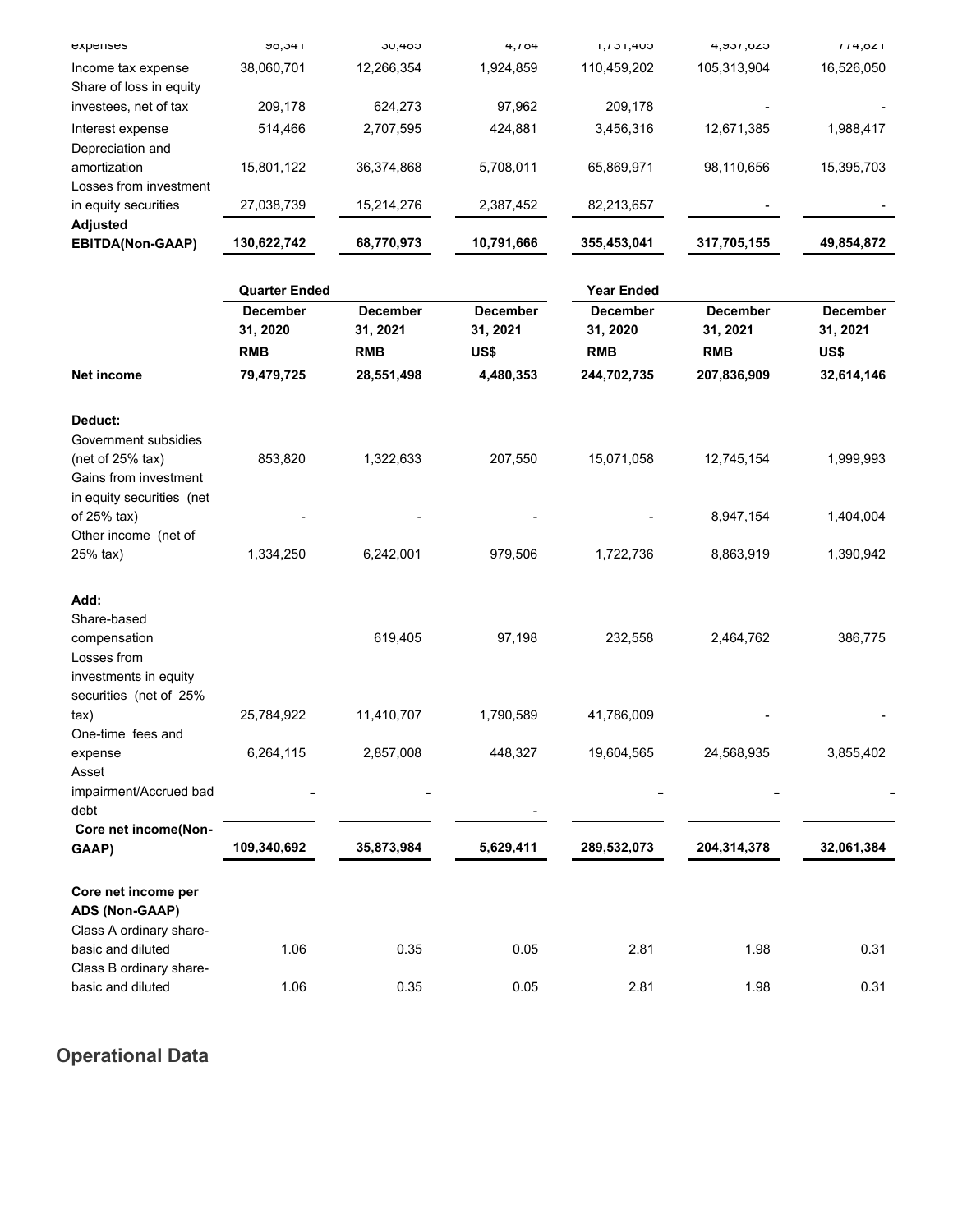|                                | 2020 Q4 | <b>2021Q4</b> |
|--------------------------------|---------|---------------|
| Total hotels in operation:     | 4,340   | 4,659         |
| Leased and owned hotels        | 40      | 66            |
| <b>Franchised hotels</b>       | 4,300   | 4,593         |
| Total hotel rooms in operation | 315,335 | 337,153       |
| Leased and owned hotels        | 4.888   | 7.064         |
| <b>Franchised hotels</b>       | 310,447 | 330,089       |
| <b>Number of cities</b>        | 345     | 367           |

|                                  | <b>Quarter Ended</b> |               |  |
|----------------------------------|----------------------|---------------|--|
|                                  | 2020 Q4              | <b>2021Q4</b> |  |
| Occupancy rate (as a percentage) |                      |               |  |
| Leased-and-owned hotels          | 71.0%                | 60.9%         |  |
| <b>Franchised hotels</b>         | 76.8%                | 69.5%         |  |
| <b>Blended</b>                   | 76.7%                | 69.2%         |  |
| Average daily rate (in RMB)      |                      |               |  |
| Leased-and-owned hotels          | 190                  | 224           |  |
| <b>Franchised hotels</b>         | 162                  | 168           |  |
| <b>Blended</b>                   | 162                  | 170           |  |
| <b>RevPAR (in RMB)</b>           |                      |               |  |
| Leased-and-owned hotels          | 135                  | 136           |  |
| <b>Franchised hotels</b>         | 124                  | 117           |  |
| Blended                          | 124                  | 117           |  |

|                                  | <b>Year Ended</b> |       |  |
|----------------------------------|-------------------|-------|--|
|                                  | 2020              | 2021  |  |
| Occupancy rate (as a percentage) |                   |       |  |
| Leased-and-owned hotels          | 57.8%             | 63.4% |  |
| <b>Franchised hotels</b>         | 68.9%             | 71.3% |  |
| <b>Blended</b>                   | 68.7%             | 71.1% |  |
| Average daily rate (in RMB)      |                   |       |  |
| Leased-and-owned hotels          | 179               | 213   |  |
| <b>Franchised hotels</b>         | 152               | 163   |  |
| <b>Blended</b>                   | 152               | 164   |  |
| <b>RevPAR (in RMB)</b>           |                   |       |  |
| Leased-and-owned hotels          | 104               | 135   |  |
| <b>Franchised hotels</b>         | 105               | 116   |  |
| Blended                          | 105               | 116   |  |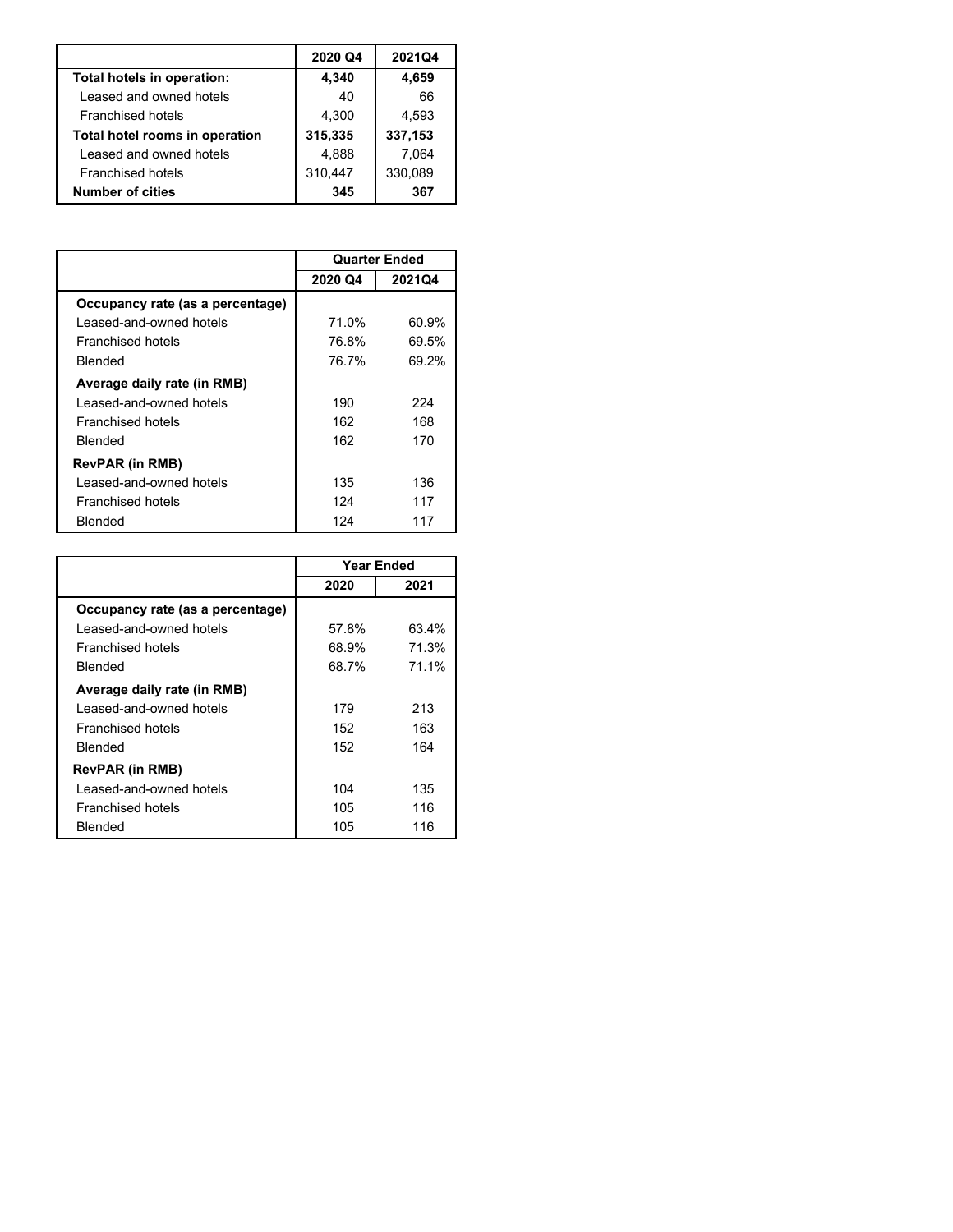|                              |                                      |        | <b>Number of Hotel Rooms in</b> |         |
|------------------------------|--------------------------------------|--------|---------------------------------|---------|
|                              | <b>Number of Hotels in Operation</b> |        | <b>Operation</b>                |         |
|                              | 2020 Q4                              | 2021Q4 | 2020 Q4                         | 2021Q4  |
| Luxury                       | 23                                   | 33     | 4,749                           | 6,265   |
| Argyle                       | 23                                   | 33     | 4,749                           | 6,265   |
| Mid-to-up-scale              | 360                                  | 519    | 32,337                          | 47,666  |
| GreenTree Eastern            | 151                                  | 204    | 15,653                          | 22,246  |
| Deepsleep Hotel              | 3                                    | 6      | 221                             | 417     |
| Gem                          | 35                                   | 46     | 3,202                           | 4,173   |
| Gya                          | 42                                   | 62     | 3,572                           | 5,302   |
| Vx                           | 33                                   | 79     | 2,681                           | 7,021   |
| Ausotel                      | 13                                   | 18     | 1,666                           | 2,237   |
| Urban Garden and others      | 83                                   | 104    | 5,342                           | 6,270   |
| Mid-scale                    | 2.786                                | 2.932  | 225,069                         | 230,750 |
| GreenTree Inn                | 2,163                                | 2,169  | 181,295                         | 178,849 |
| <b>GT Alliance</b>           | 374                                  | 515    | 28,560                          | 36,802  |
| GreenTree Apartment          | 13                                   | 16     | 862                             | 1,098   |
| Vatica                       | 121                                  | 112    | 8,749                           | 8,115   |
| City 118 Selected and others | 115                                  | 120    | 5,603                           | 5,886   |
| <b>Economy hotels</b>        | 1171                                 | 1,175  | 53,180                          | 52,472  |
| Shell                        | 620                                  | 650    | 26,784                          | 28,196  |
| City 118 and others          | 551                                  | 525    | 26396                           | 24,276  |
| <b>Total</b>                 | 4.340                                | 4.659  | 315.335                         | 337.153 |

## **For more information, please contact:**

### **GreenTree**

Ms. Selina Yang Phone: +86-21-3617-4886 ext. 7999 E-mail: [ir@998.com](mailto:ir@998.com)

Mr. Nicky Zheng Phone: +86-21-3617-4886 ext. 6708 E-mail: [ir@998.com](mailto:ir@998.com)

### **Christensen**

In Shanghai Mr. Jerry Xu Phone: +86-138-1680-0706 E-mail: [jxu@christensenir.com](mailto:jxu@christensenir.com)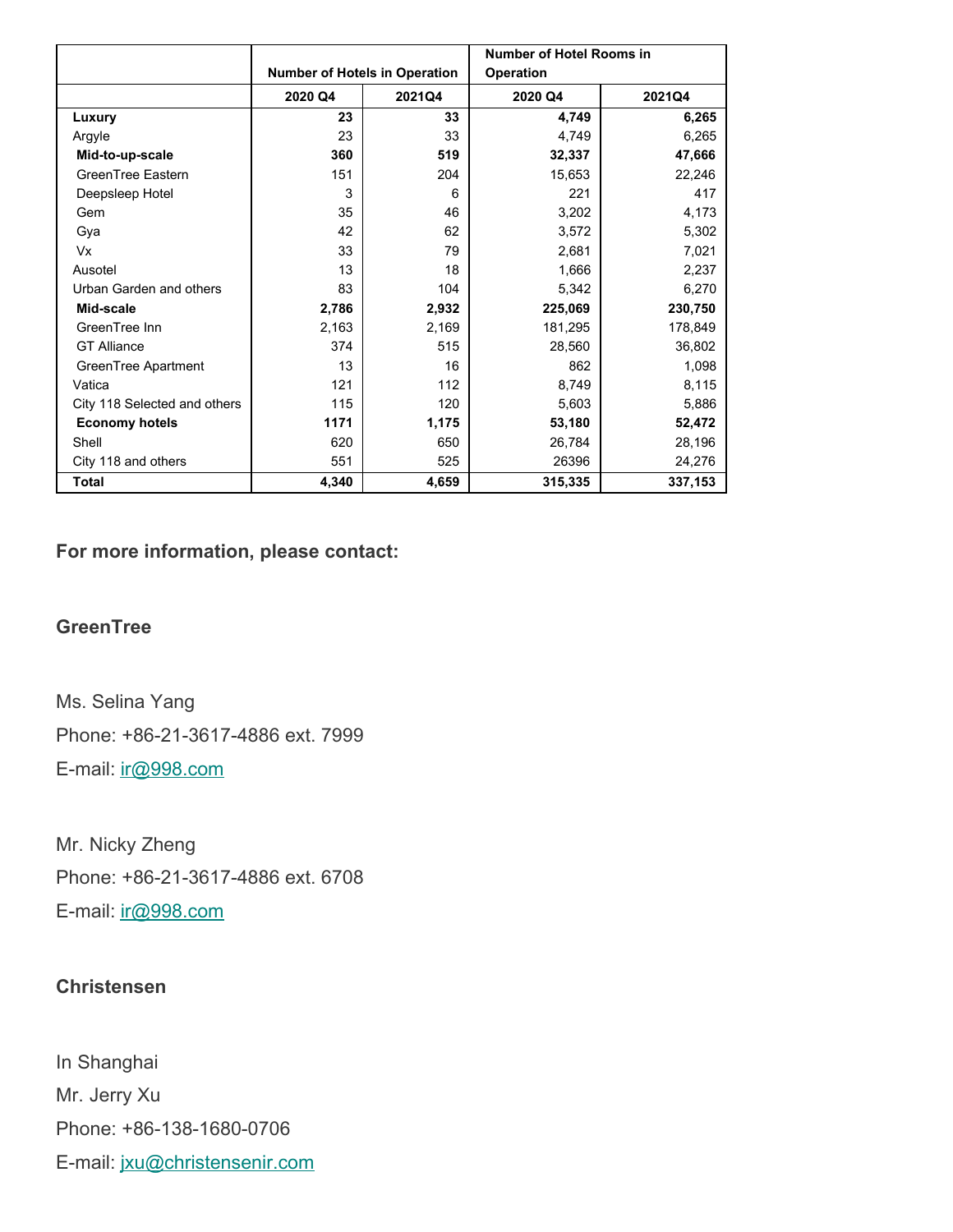In Hong Kong Ms. Karen Hui Phone: +852-9266-4140 E-mail: [khui@christensenIR.com](mailto:khui@christensenIR.com)

In US Ms. Linda Bergkamp Phone: +1-480-614-3004 Email: [lbergkamp@ChristensenIR.com](mailto:lbergkamp@ChristensenIR.com)

<sup>1</sup> The conversion of Renminbi ("RMB")into United States dollars ("US\$") is based on the exchange rate of US\$1.00=RMB6.3726 on December 31, 2021 as set forth in H.10 statistical release of the U.S. Federal Reserve Board and available at <https://www.federalreserve.gov/releases/h10/20220103/>

<sup>2</sup> Adjusted EBITDA (non-GAAP) is calculated as net income plus other operating expenses, income tax expense, share of loss in equity investees, net of tax, interest expense, depreciation and amortization and losses from investment in equity securities but excludes other operating income, interest income and other, net, gains from investment in equity securities, share of gains in equity investees (net of tax), and other income, net. The calculation of Adjusted EBITDA (non-GAAP) included in this report has been aligned according to the abovementioned definition.

Core net income is calculated as net income plus share-based compensation, losses from investments in equity securities (net of 25% tax), one-time fees and expense and asset impairment/accrued bad debt but excludes government subsidies (net of 25% tax), gains from investment in equity securities (net of 25% tax), and other income (net of 25% tax). 3

 $4$  Tier 1 Cities refers to Beijing, Shanghai, Shenzhen and Guangzhou; Tier 2 Cities refers to the 32 major cities, other than Tier 1 Cities, including provincial capitals, administrative capitals of autonomous regions, direct-controlled municipalities and other major cities designated as municipalities with independent planning by the State Council.